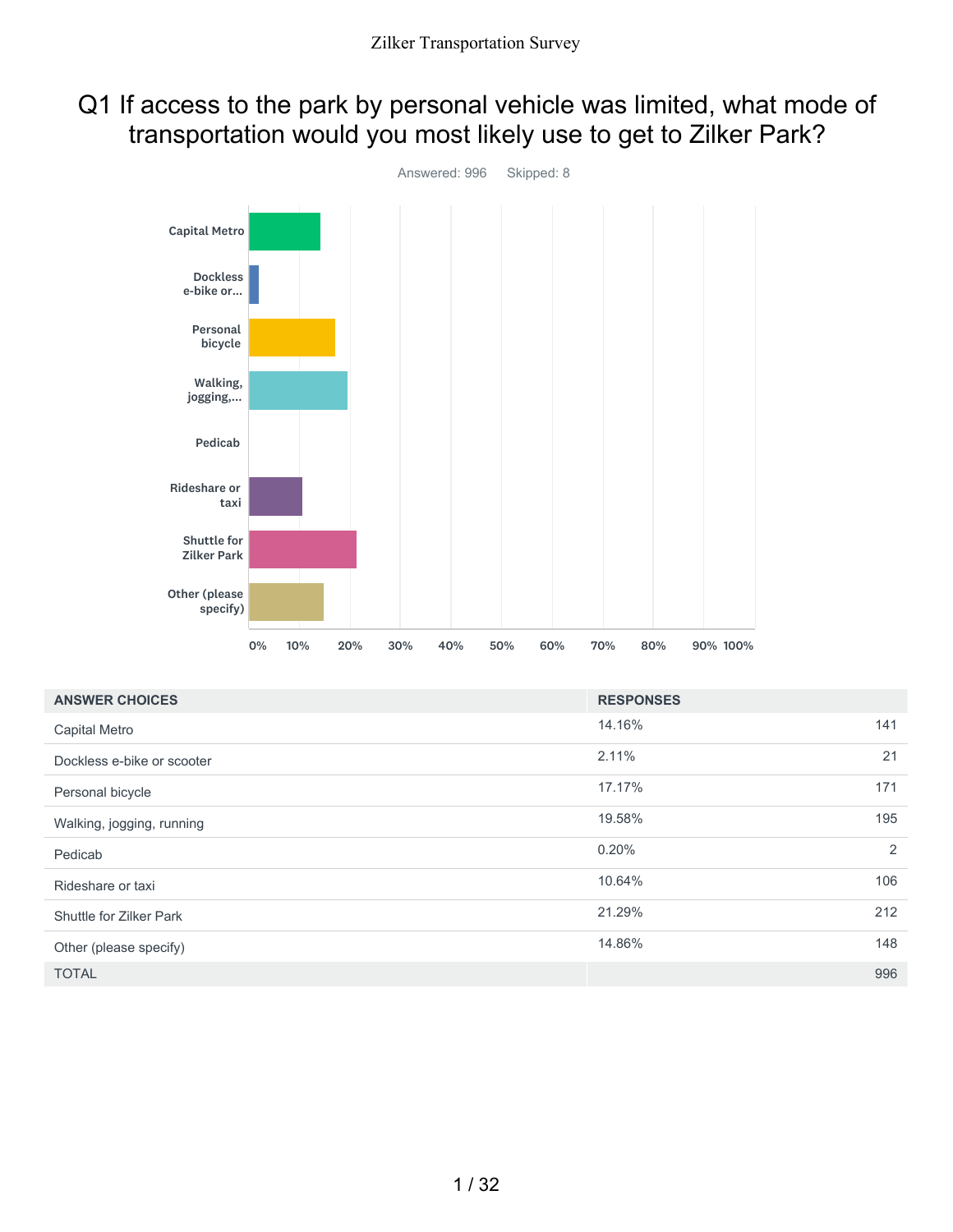### Q2 If a shuttle were provided, what factors would increase your likelihood of using it. Please rank in order of importance to you.



|                                                                                 | 1             | $\overline{2}$ | 3             | $\overline{\mathbf{4}}$ | 5             | 6             | $\overline{7}$ | 8             | 9             | <b>TOTAL</b> | <b>SCORE</b> |
|---------------------------------------------------------------------------------|---------------|----------------|---------------|-------------------------|---------------|---------------|----------------|---------------|---------------|--------------|--------------|
| Air conditioned<br>shuttle                                                      | 12.65%<br>106 | 5.01%<br>42    | 6.68%<br>56   | 7.64%<br>64             | 10.38%<br>87  | 10.50%<br>88  | 8.95%<br>75    | 9.79%<br>82   | 28.40%<br>238 | 838          | 4.15         |
| Availability of off-<br>site parking                                            | 21.97%<br>190 | 16.65%<br>144  | 10.64%<br>92  | 10.98%<br>95            | 10.64%<br>92  | 8.67%<br>75   | 11.33%<br>98   | 5.43%<br>47   | 3.70%<br>32   | 865          | 6.08         |
| Availability of<br>space on the<br>shuttle                                      | 3.97%<br>34   | 8.41%<br>72    | 14.02%<br>120 | 11.10%<br>95            | 13.08%<br>112 | 14.49%<br>124 | 14.25%<br>122  | 12.62%<br>108 | 8.06%<br>69   | 856          | 4.67         |
| Convenience of<br>off-site parking                                              | 14.51%<br>127 | 18.51%<br>162  | 13.71%<br>120 | 11.66%<br>102           | 11.31%<br>99  | 10.29%<br>90  | 10.06%<br>88   | 7.89%<br>69   | 2.06%<br>18   | 875          | 5.90         |
| Distance from<br>shuttle drop-off<br>and park area or<br>amenity<br>destination | 8.79%<br>75   | 9.73%<br>83    | 12.66%<br>108 | 13.13%<br>112           | 12.19%<br>104 | 12.54%<br>107 | 11.25%<br>96   | 12.54%<br>107 | 7.15%<br>61   | 853          | 5.02         |
| Free or nominal<br>fee for shuttle                                              | 16.34%<br>143 | 12.11%<br>106  | 12.23%<br>107 | 13.49%<br>118           | 9.03%<br>79   | 12.46%<br>109 | 9.94%<br>87    | 9.83%<br>86   | 4.57%<br>40   | 875          | 5.60         |
| Frequency of<br>drop-offs and<br>pick-ups                                       | 15.85%<br>142 | 17.41%<br>156  | 15.51%<br>139 | 12.17%<br>109           | 11.94%<br>107 | 9.04%<br>81   | 10.60%<br>95   | 6.03%<br>54   | 1.45%<br>13   | 896          | 6.05         |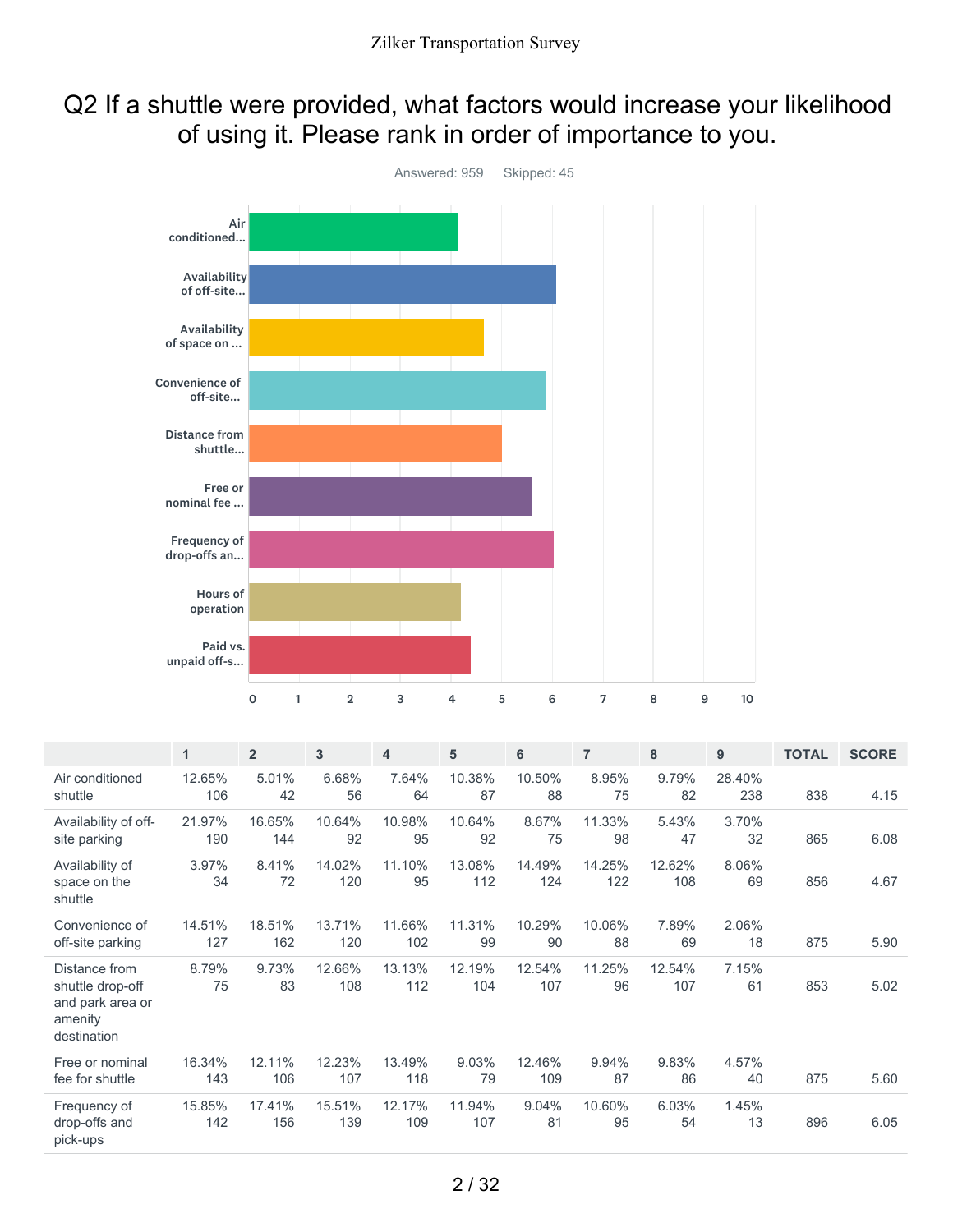| Hours of<br>operation               | 4.51%<br>39 | 8.79%<br>76 | 9.25%<br>80  | 10.40%<br>90 | 10.40%<br>90 | $10.17\%$<br>88 | 11.45%<br>99 | 20.35%<br>176 | 14.68%<br>127 | 865 | 4.20 |
|-------------------------------------|-------------|-------------|--------------|--------------|--------------|-----------------|--------------|---------------|---------------|-----|------|
| Paid vs. unpaid<br>off-site parking | 9.48%<br>82 | 9.48%<br>82 | 10.06%<br>87 | 10.06%<br>87 | 9.60%<br>83  | 7.98%<br>69     | 6.94%<br>60  | 10.75%<br>93  | 25.66%<br>222 | 865 | 4.40 |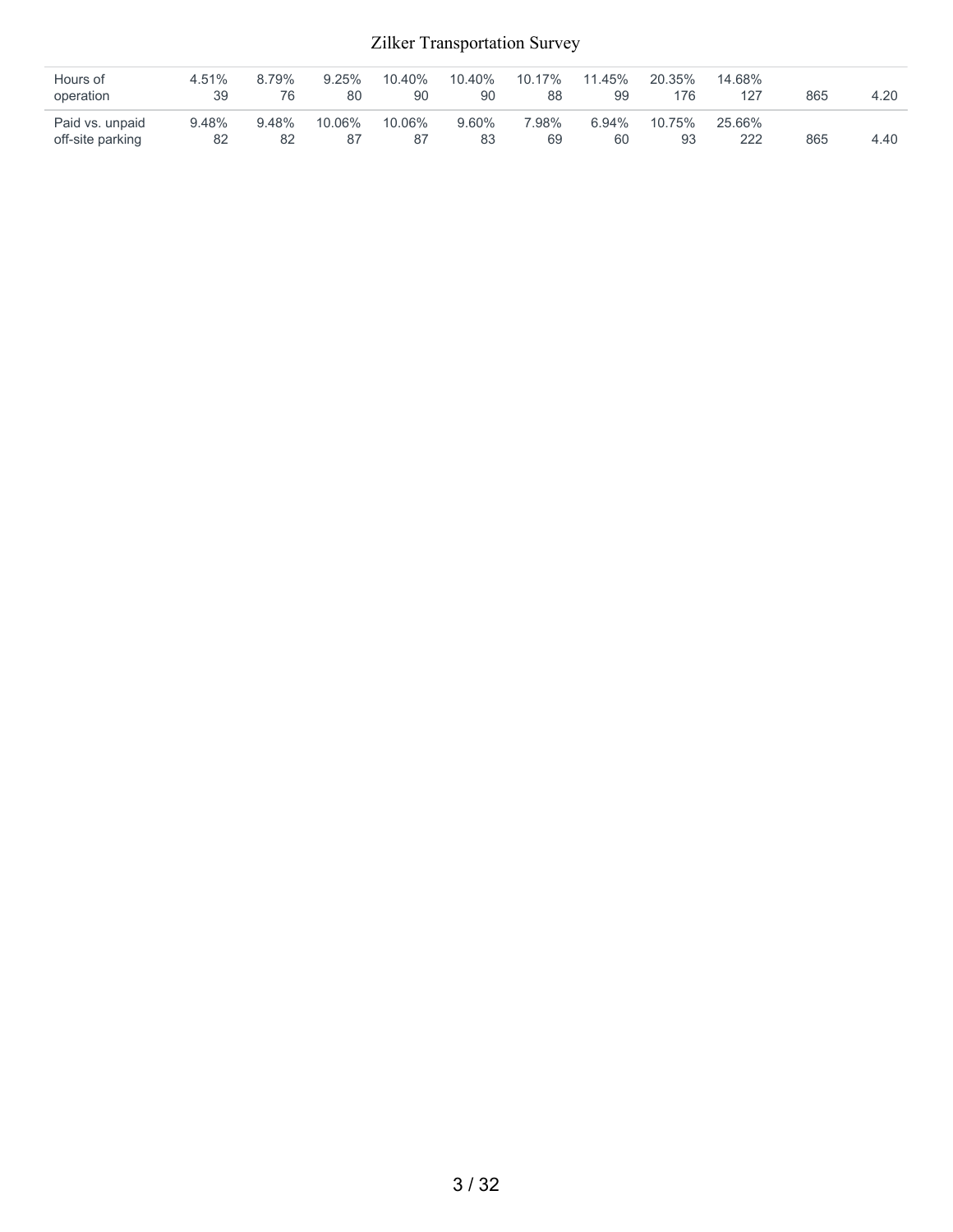## Q3 Would you be more open to taking a shuttle if the shuttle stopped at multiple locations within the park?



| <b>ANSWER CHOICES</b> | <b>RESPONSES</b> |     |
|-----------------------|------------------|-----|
| Yes                   | 67.99%           | 667 |
| <b>No</b>             | 32.01%           | 314 |
| <b>TOTAL</b>          |                  | 981 |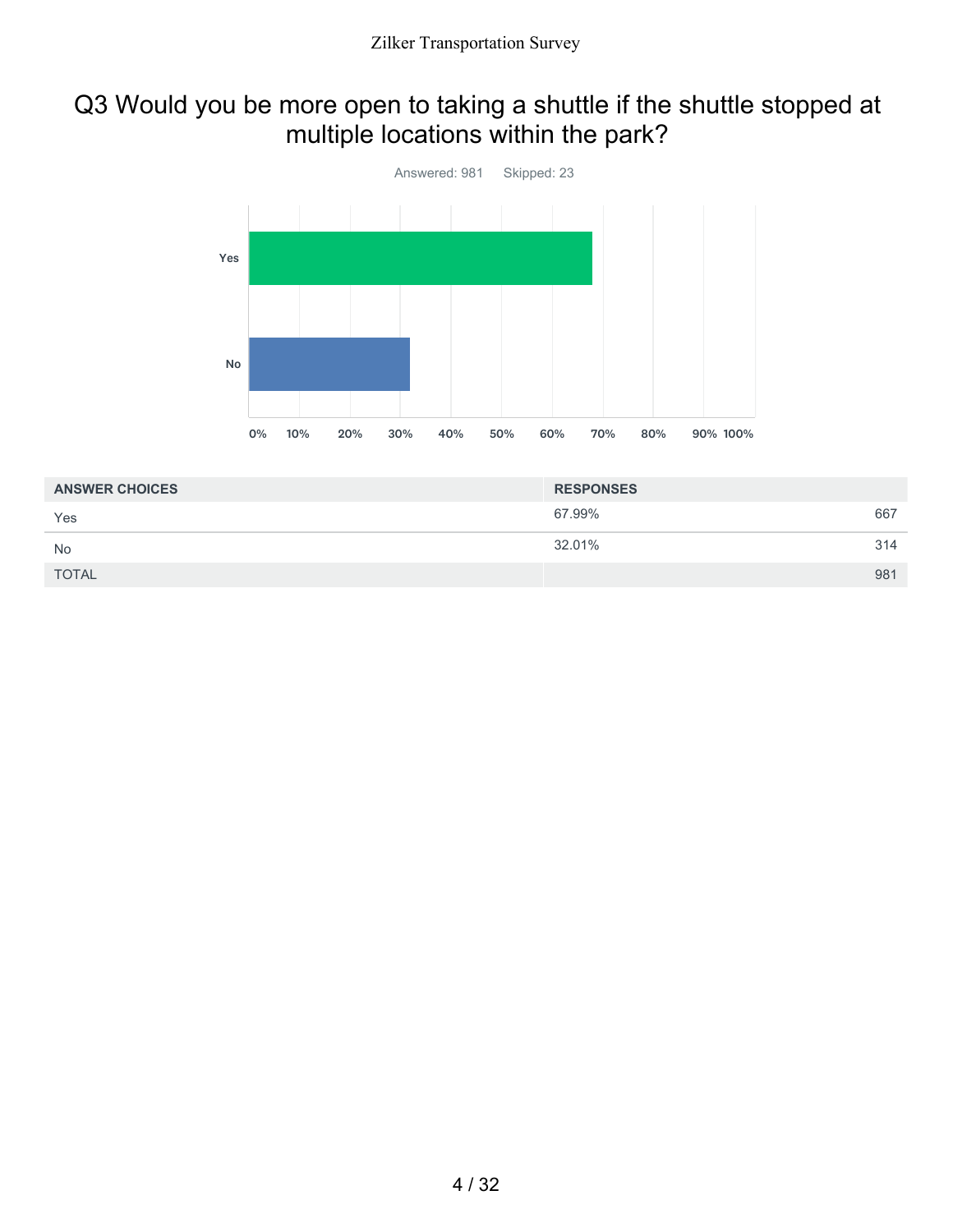## Q4 What additional challenges do you perceive to taking a shuttle?

Answered: 783 Skipped: 221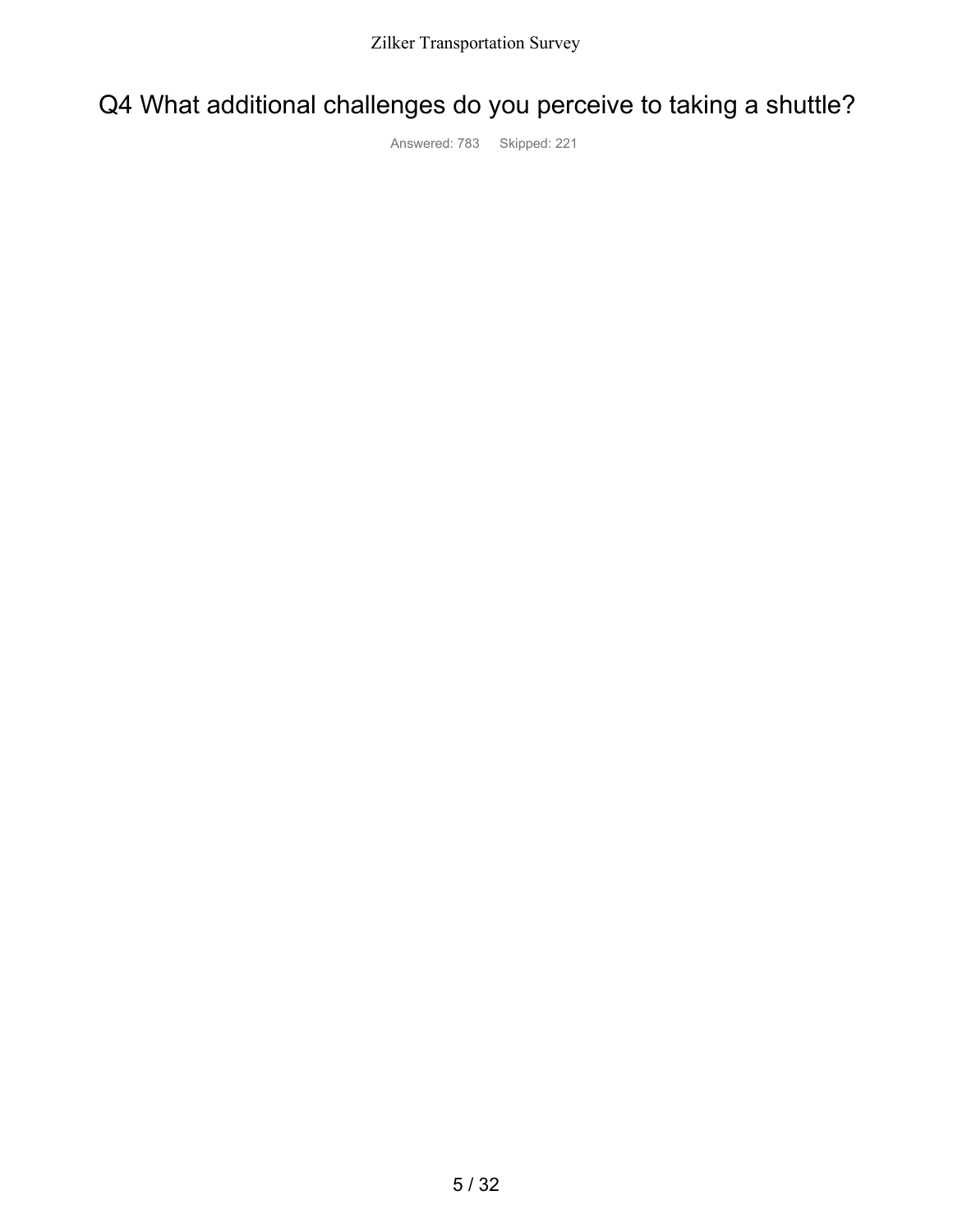### Q5 What factors would increase your likelihood of using Capital Metro buses and trains to get to the park? Please rank in order of importance.



|                                                                               | $\mathbf{1}$  | $\overline{2}$ | 3             | 4             | 5             | 6             | $\overline{7}$ | 8             | <b>TOTAL</b> | <b>SCORE</b> |
|-------------------------------------------------------------------------------|---------------|----------------|---------------|---------------|---------------|---------------|----------------|---------------|--------------|--------------|
| Additional bus routes going<br>through Zilker Park                            | 19.97%<br>148 | 12.15%<br>90   | 9.85%<br>73   | 9.99%<br>74   | 8.64%<br>64   | 12.55%<br>93  | 14.04%<br>104  | 12.82%<br>95  | 741          | 4.67         |
| Additional bus stops along<br>Barton Springs Rd. or<br>Stratford Dr.          | 6.03%<br>44   | 13.29%<br>97   | 10.14%<br>74  | 8.49%<br>62   | 10.82%<br>79  | 11.10%<br>81  | 19.86%<br>145  | 20.27%<br>148 | 730          | 3.81         |
| Availability of off-site parking<br>near origin bus or train stop             | 21.53%<br>166 | 16.60%<br>128  | 16.86%<br>130 | 14.27%<br>110 | 10.77%<br>83  | 10.77%<br>83  | 6.36%<br>49    | 2.85%<br>22   | 771          | 5.52         |
| Convenience of off-site<br>parking near origin bus or<br>train stop           | 11.26%<br>86  | 21.07%<br>161  | 15.58%<br>119 | 18.98%<br>145 | 12.57%<br>96  | 10.08%<br>77  | 7.59%<br>58    | 2.88%<br>22   | 764          | 5.24         |
| Distance from bus stop and<br>park area or amenity<br>destination             | 7.69%<br>58   | 10.61%<br>80   | 16.05%<br>121 | 12.86%<br>97  | 19.50%<br>147 | 15.78%<br>119 | 11.80%<br>89   | 5.70%<br>43   | 754          | 4.51         |
| Frequency of buses or trains                                                  | 24.03%<br>193 | 17.56%<br>141  | 15.32%<br>123 | 14.07%<br>113 | 10.59%<br>85  | 10.34%<br>83  | 5.60%<br>45    | 2.49%<br>20   | 803          | 5.65         |
| Number of stops between<br>origin bus or train stop and<br>Zilker destination | 6.92%<br>52   | 8.66%<br>65    | 9.85%<br>74   | 10.25%<br>77  | 15.85%<br>119 | 13.72%<br>103 | 23.17%<br>174  | 11.58%<br>87  | 751          | 3.89         |
| Paid vs. unpaid off-site<br>parking                                           | 12.43%<br>94  | 6.22%<br>47    | 9.26%<br>70   | 10.05%<br>76  | 7.80%<br>59   | 9.79%<br>74   | 6.61%<br>50    | 37.83%<br>286 | 756          | 3.60         |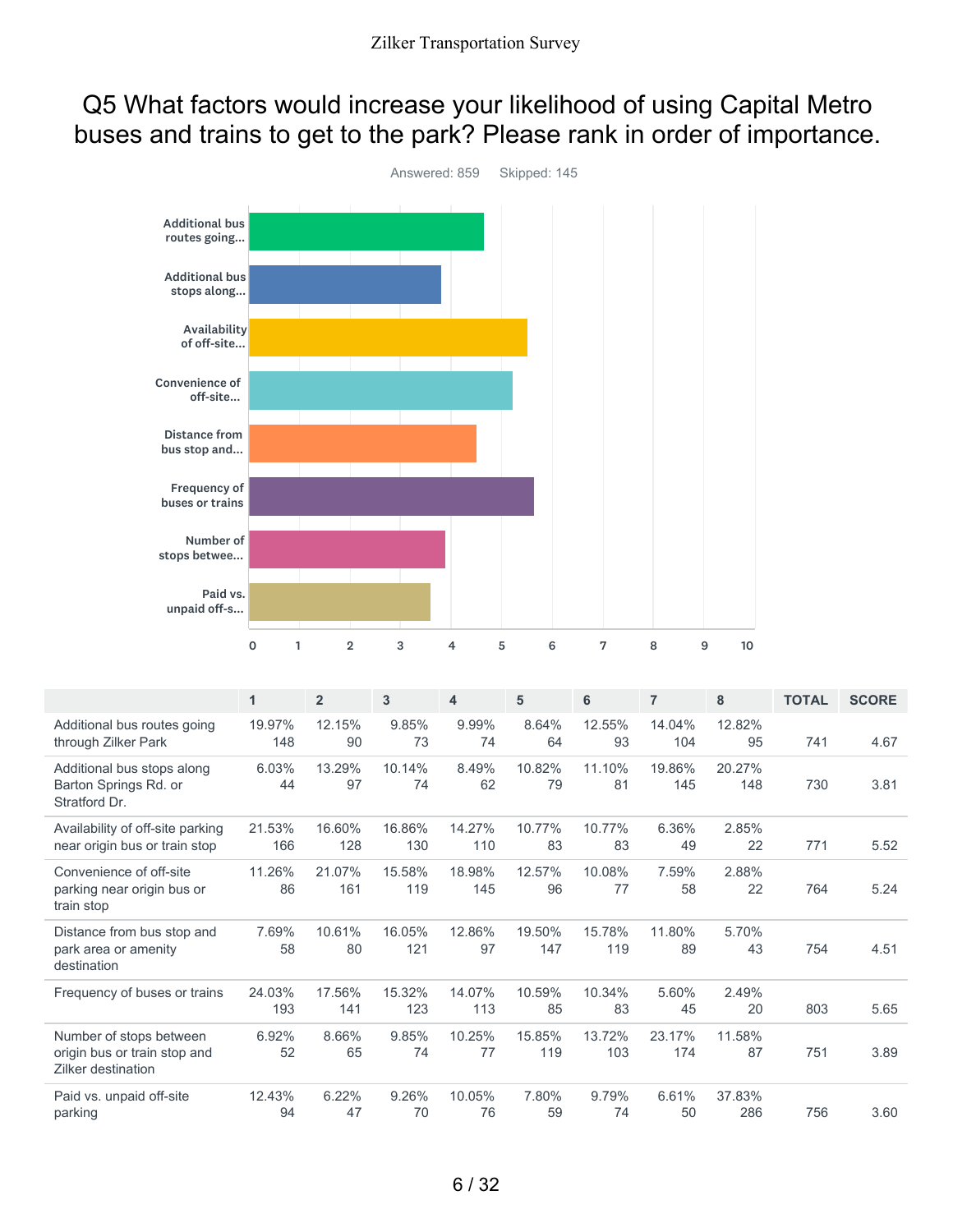# Q6 What additional challenges do you perceive to taking a Capital Metro bus to the park?

Answered: 697 Skipped: 307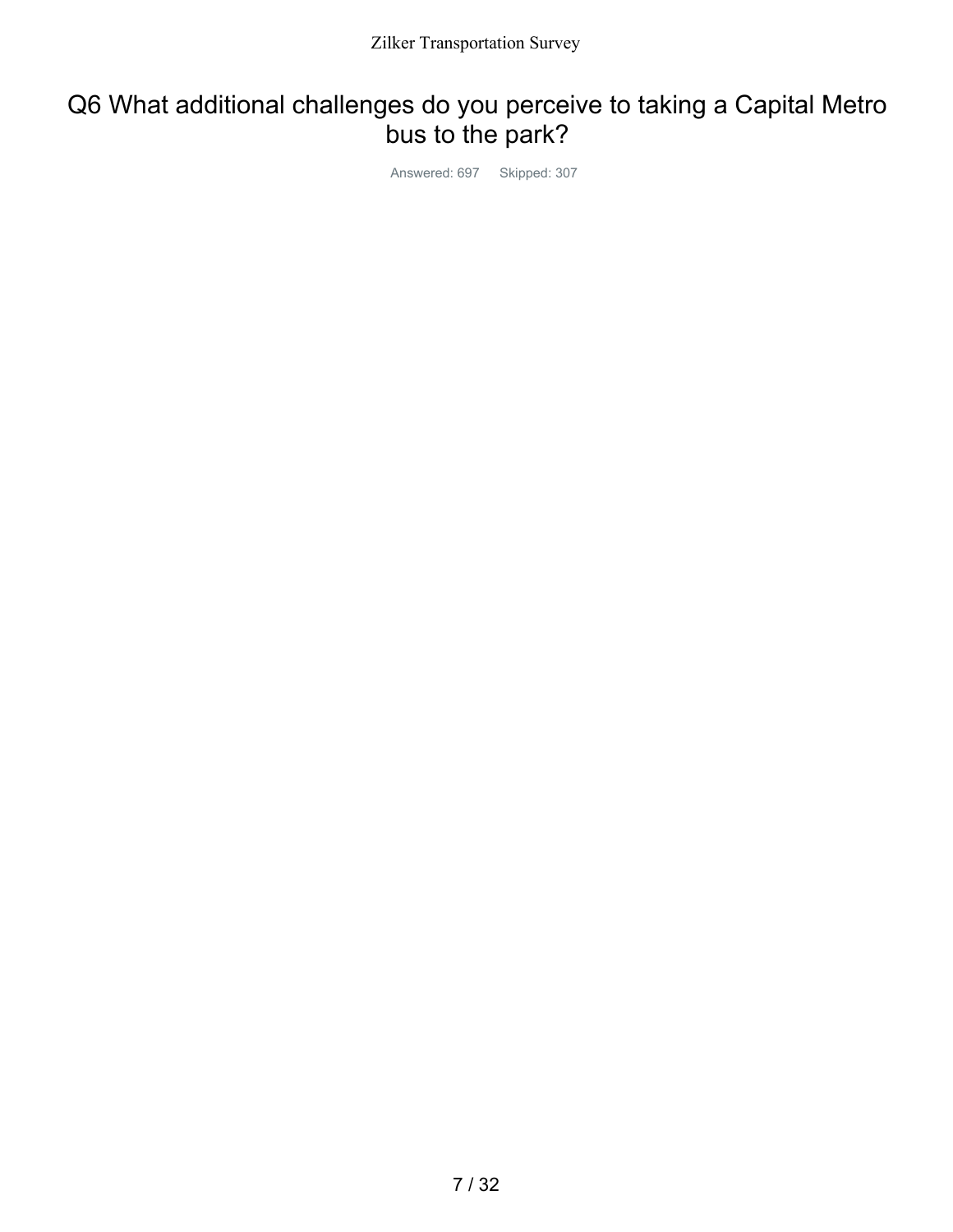## Q7 What other solutions would make it easier for you to not bring your personal vehicle to Zilker Park?

Answered: 691 Skipped: 313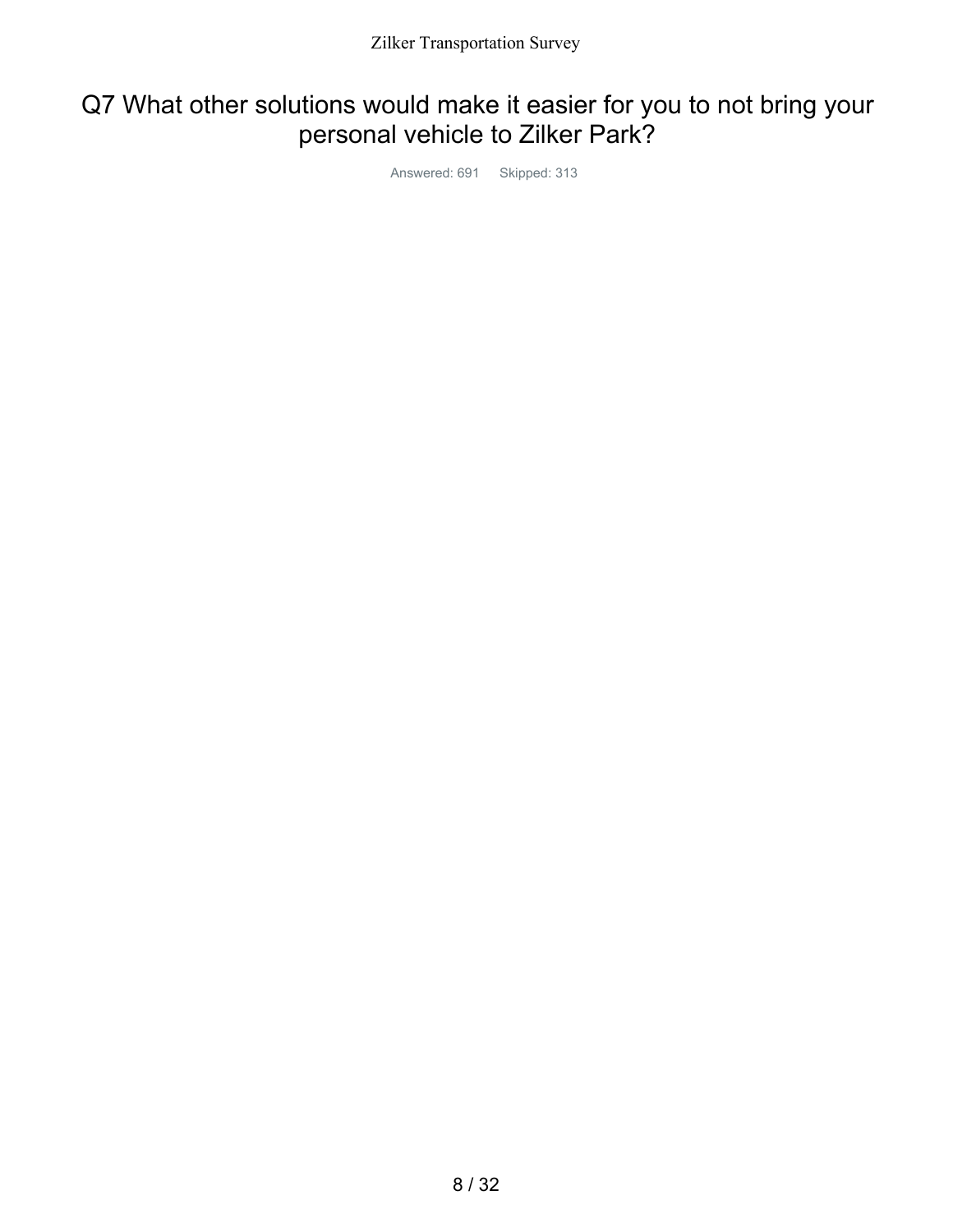



# Q8 On average, how often do you visit Zilker Park

| <b>ANSWER CHOICES</b>       | <b>RESPONSES</b> |     |
|-----------------------------|------------------|-----|
| More than 2 visits per week | 21.51%           | 194 |
| 1 visit per week            | 12.75%           | 115 |
| 1 to 3 visits per month     | 21.40%           | 193 |
| 1 visit per month           | 11.75%           | 106 |
| 2 to 11 visits per year     | 26.05%           | 235 |
| 1 visit or fewer per year   | 6.54%            | 59  |
| <b>TOTAL</b>                |                  | 902 |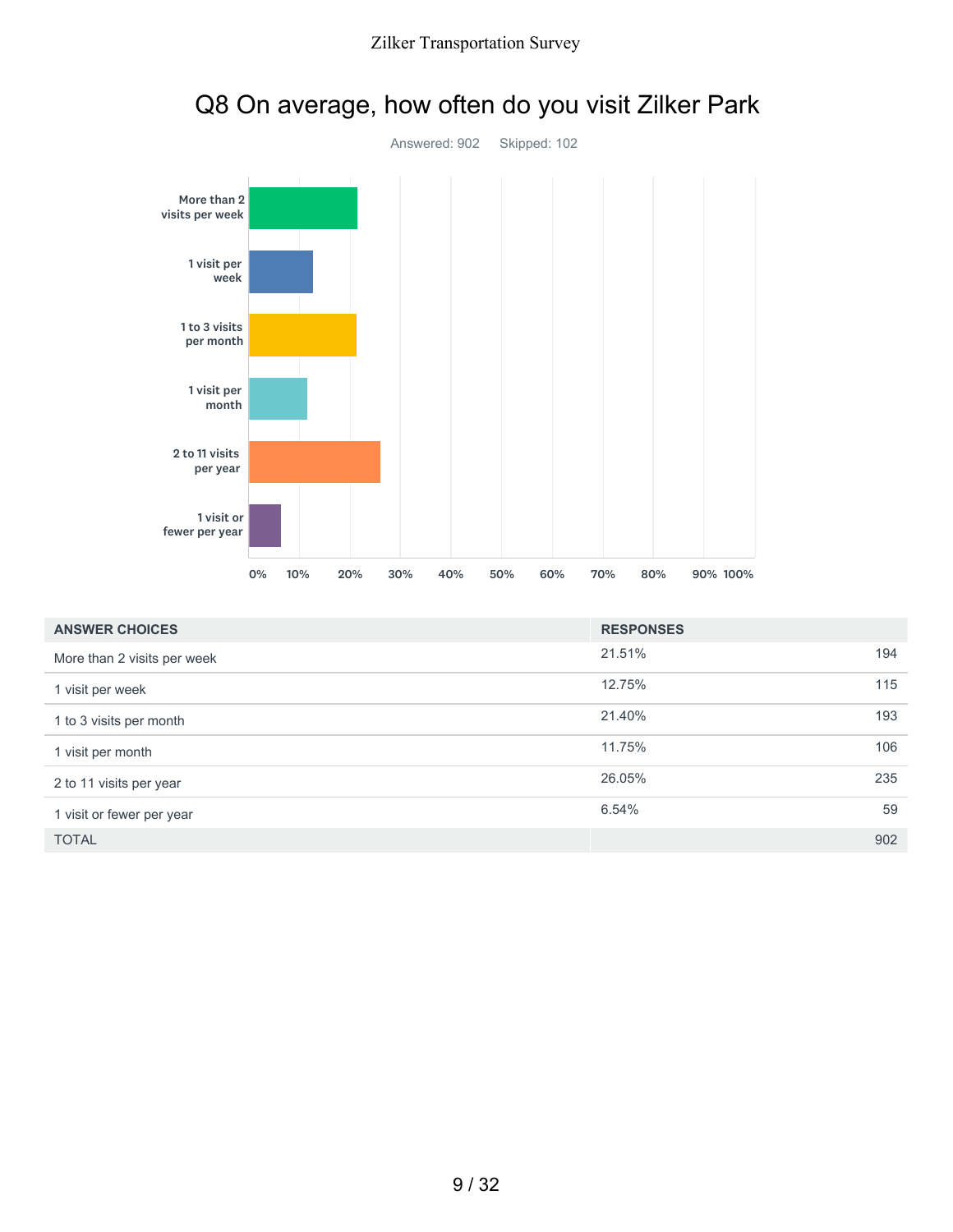

### Q9 What areas or amenities of the park do you typically visit?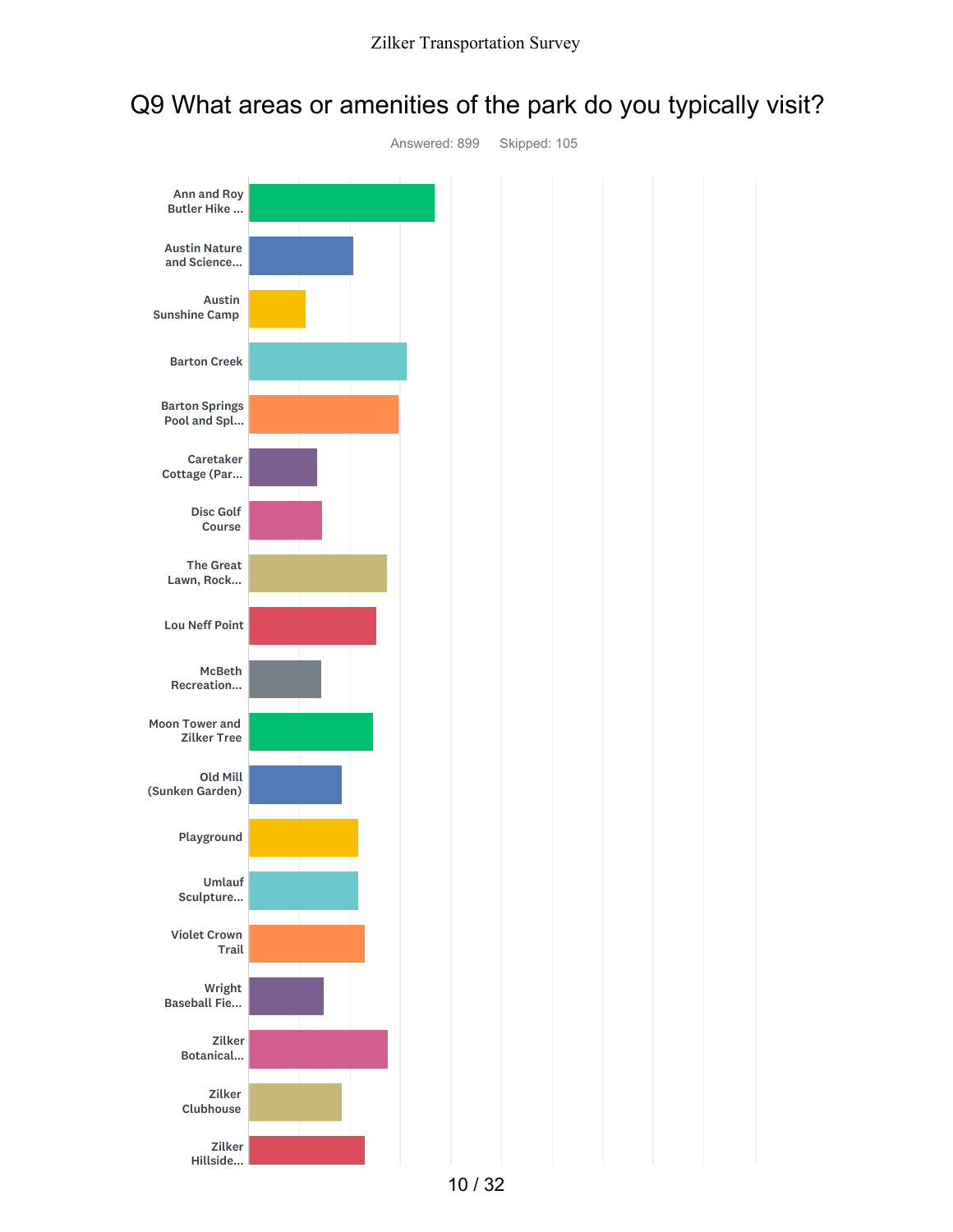

|                                                             | <b>NEVER</b>  | (NO<br>LABEL) | (NO<br>LABEL) | (NO<br>LABEL) | <b>ALWAYS</b> | <b>TOTAL</b> | <b>WEIGHTED</b><br><b>AVERAGE</b> |
|-------------------------------------------------------------|---------------|---------------|---------------|---------------|---------------|--------------|-----------------------------------|
| Ann and Roy Butler Hike and Bike Trail at<br>Lady Bird Lake | 9.20%<br>79   | 11.29%<br>97  | 18.39%<br>158 | 24.68%<br>212 | 36.44%<br>313 | 859          | 3.68                              |
| Austin Nature and Science Center                            | 36.13%<br>297 | 33.82%<br>278 | 18.37%<br>151 | 8.88%<br>73   | 2.80%<br>23   | 822          | 2.08                              |
| Austin Sunshine Camp                                        | 91.76%<br>735 | 5.74%<br>46   | 1.75%<br>14   | 0.50%<br>4    | 0.25%<br>2    | 801          | 1.12                              |
| <b>Barton Creek</b>                                         | 12.71%<br>106 | 16.55%<br>138 | 29.98%<br>250 | 25.54%<br>213 | 15.23%<br>127 | 834          | 3.14                              |
| Barton Springs Pool and Splash Exhibit                      | 14.88%<br>126 | 23.49%<br>199 | 25.15%<br>213 | 21.84%<br>185 | 14.64%<br>124 | 847          | 2.98                              |
| Caretaker Cottage (Park Ranger Station) and<br>Field        | 78.55%<br>637 | 13.07%<br>106 | 4.44%<br>36   | 2.96%<br>24   | 0.99%<br>8    | 811          | 1.35                              |
| Disc Golf Course                                            | 75.83%<br>615 | 11.71%<br>95  | 5.43%<br>44   | 3.45%<br>28   | 3.58%<br>29   | 811          | 1.47                              |
| The Great Lawn, Rock Island, and volleyball<br>courts       | 26.79%<br>225 | 18.69%<br>157 | 21.67%<br>182 | 19.76%<br>166 | 13.10%<br>110 | 840          | 2.74                              |
| Lou Neff Point                                              | 31.00%<br>253 | 18.38%<br>150 | 24.51%<br>200 | 17.77%<br>145 | 8.33%<br>68   | 816          | 2.54                              |
| <b>McBeth Recreation Center</b>                             | 74.10%<br>595 | 13.95%<br>112 | 7.10%<br>57   | 3.11%<br>25   | 1.74%<br>14   | 803          | 1.44                              |
| Moon Tower and Zilker Tree                                  | 23.57%<br>194 | 32.08%<br>264 | 23.57%<br>194 | 15.07%<br>124 | 5.71%<br>47   | 823          | 2.47                              |
| Old Mill (Sunken Garden)                                    | 51.43%<br>413 | 23.66%<br>190 | 15.57%<br>125 | 6.72%<br>54   | 2.62%<br>21   | 803          | 1.85                              |
| Playground                                                  | 46.12%<br>374 | 18.99%<br>154 | 15.29%<br>124 | 10.85%<br>88  | 8.75%<br>71   | 811          | 2.17                              |
| Umlauf Sculpture Garden and Museum                          | 31.72%<br>262 | 34.02%<br>281 | 21.91%<br>181 | 10.53%<br>87  | 1.82%<br>15   | 826          | 2.17                              |
| <b>Violet Crown Trail</b>                                   | 37.64%<br>303 | 21.49%<br>173 | 21.61%<br>174 | 12.05%<br>97  | 7.20%<br>58   | 805          | 2.30                              |
| Wright Baseball Field on Azie Morton Rd.                    | 72.51%<br>583 | 14.55%<br>117 | 7.34%<br>59   | 3.36%<br>27   | 2.24%<br>18   | 804          | 1.48                              |
| Zilker Botanical Garden                                     | 17.33%<br>149 | 28.84%<br>248 | 24.88%<br>214 | 17.56%<br>151 | 11.40%<br>98  | 860          | 2.77                              |
| Zilker Clubhouse                                            | 50.37%<br>411 | 27.33%<br>223 | 12.99%<br>106 | 5.64%<br>46   | 3.68%<br>30   | 816          | 1.85                              |
| <b>Zilker Hillside Theater</b>                              | 27.31%<br>225 | 33.62%<br>277 | 23.06%<br>190 | 12.99%<br>107 | 3.03%<br>25   | 824          | 2.31                              |
| <b>Zilker Nature Preserve and Trail</b>                     | 21.35%<br>177 | 23.88%<br>198 | 25.81%<br>214 | 18.70%<br>155 | 10.25%<br>85  | 829          | 2.73                              |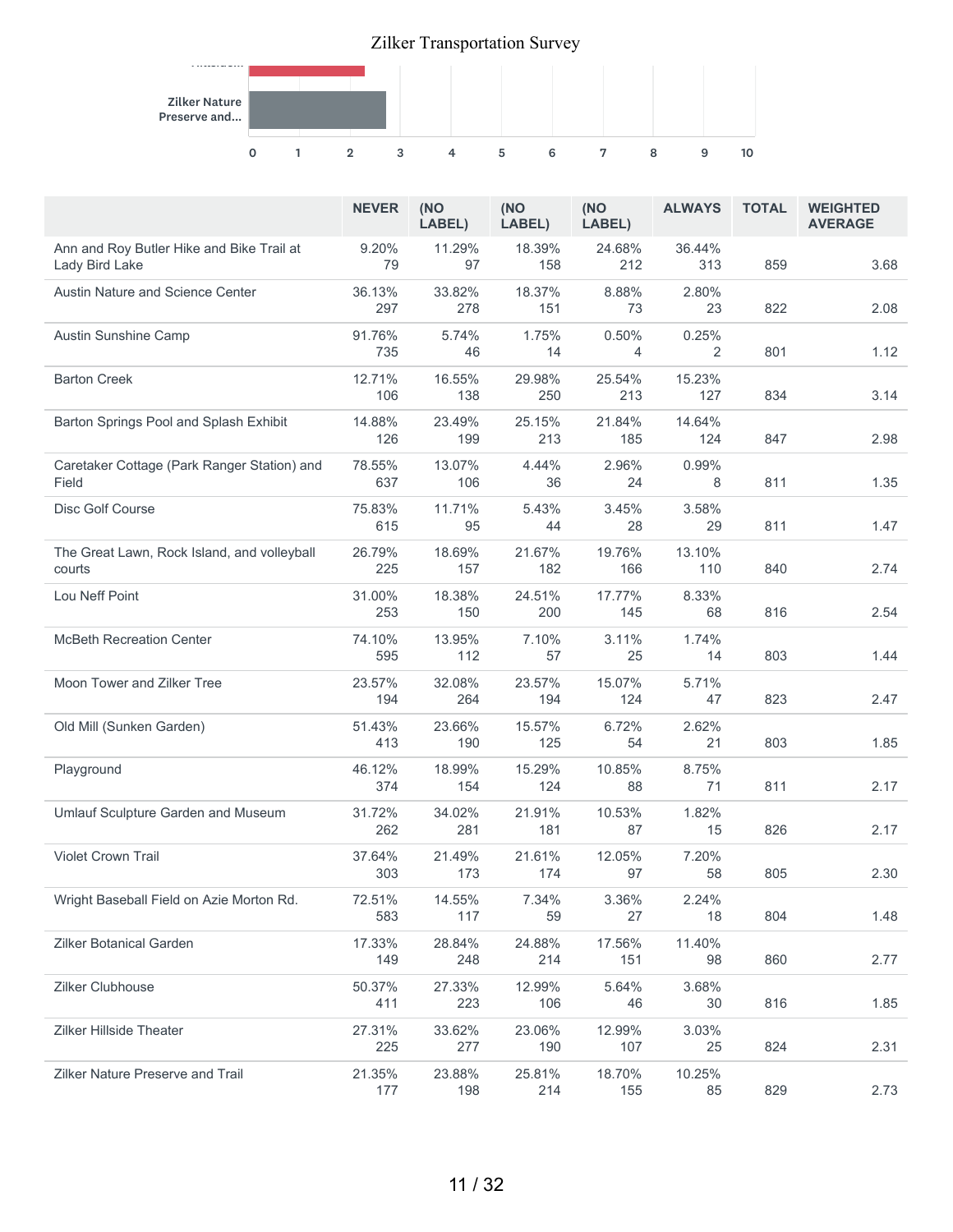## Q10 What are the top 3 amenities you usually use during a visit to the park? (Select up to 3)



| <b>ANSWER CHOICES</b>        | <b>RESPONSES</b> |     |
|------------------------------|------------------|-----|
| <b>Ball fields</b>           | 3.60%            | 32  |
| Canoes, kayaks, paddleboards | 23.71%           | 211 |
| Disc golf                    | 5.96%            | 53  |
| Food vendors                 | 7.42%            | 66  |
| Nature walks or experiences  | 62.36%           | 555 |
| Open fields                  | 41.12%           | 366 |
| Picnic tables and grills     | 16.07%           | 143 |
| Trails                       | 70.22%           | 625 |
| Volleyball courts            | 2.47%            | 22  |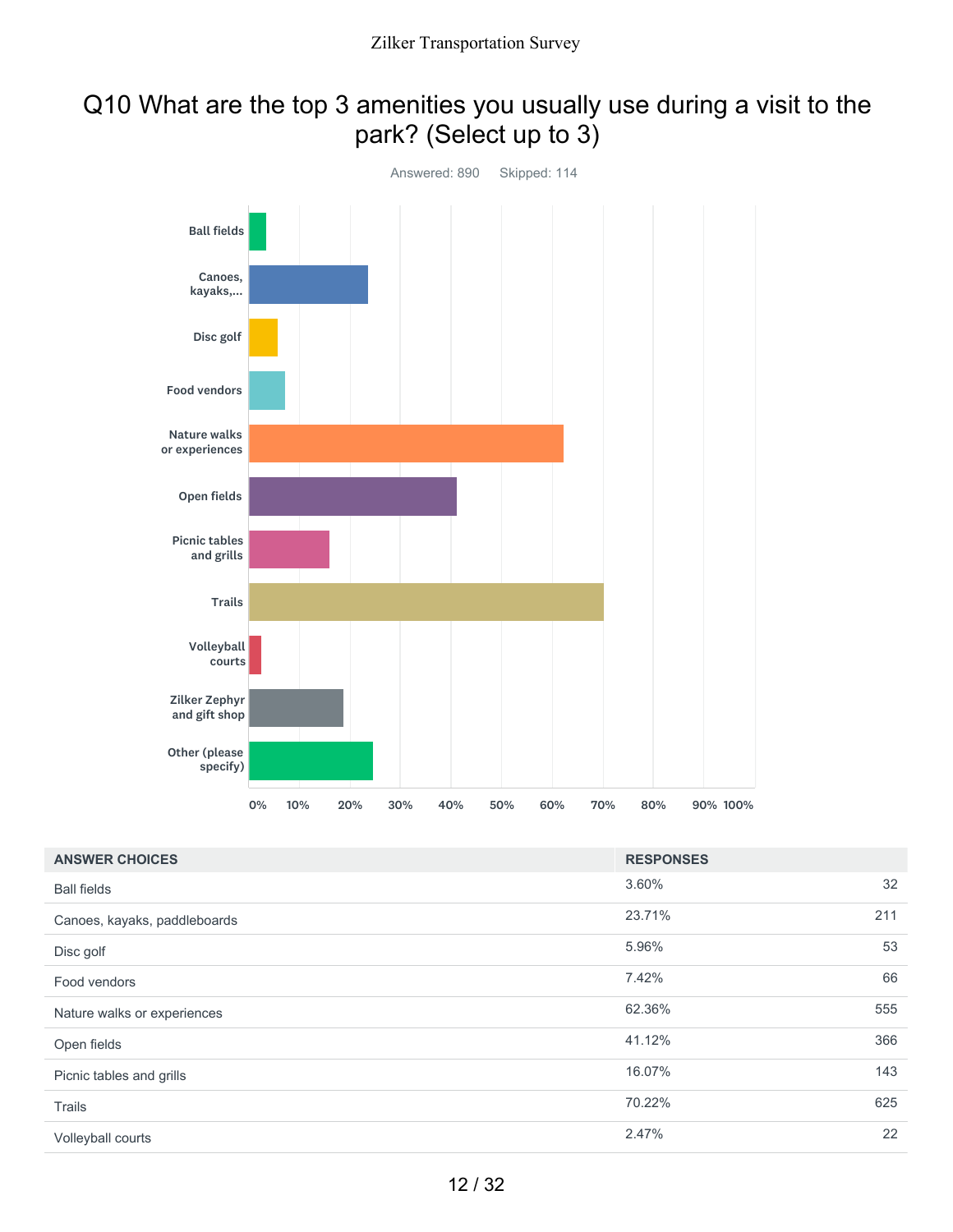| Zilker Zephyr and gift shop | 18.88% | 168 |
|-----------------------------|--------|-----|
| Other (please specify)      | 24.61% | 219 |
| Total Respondents: 890      |        |     |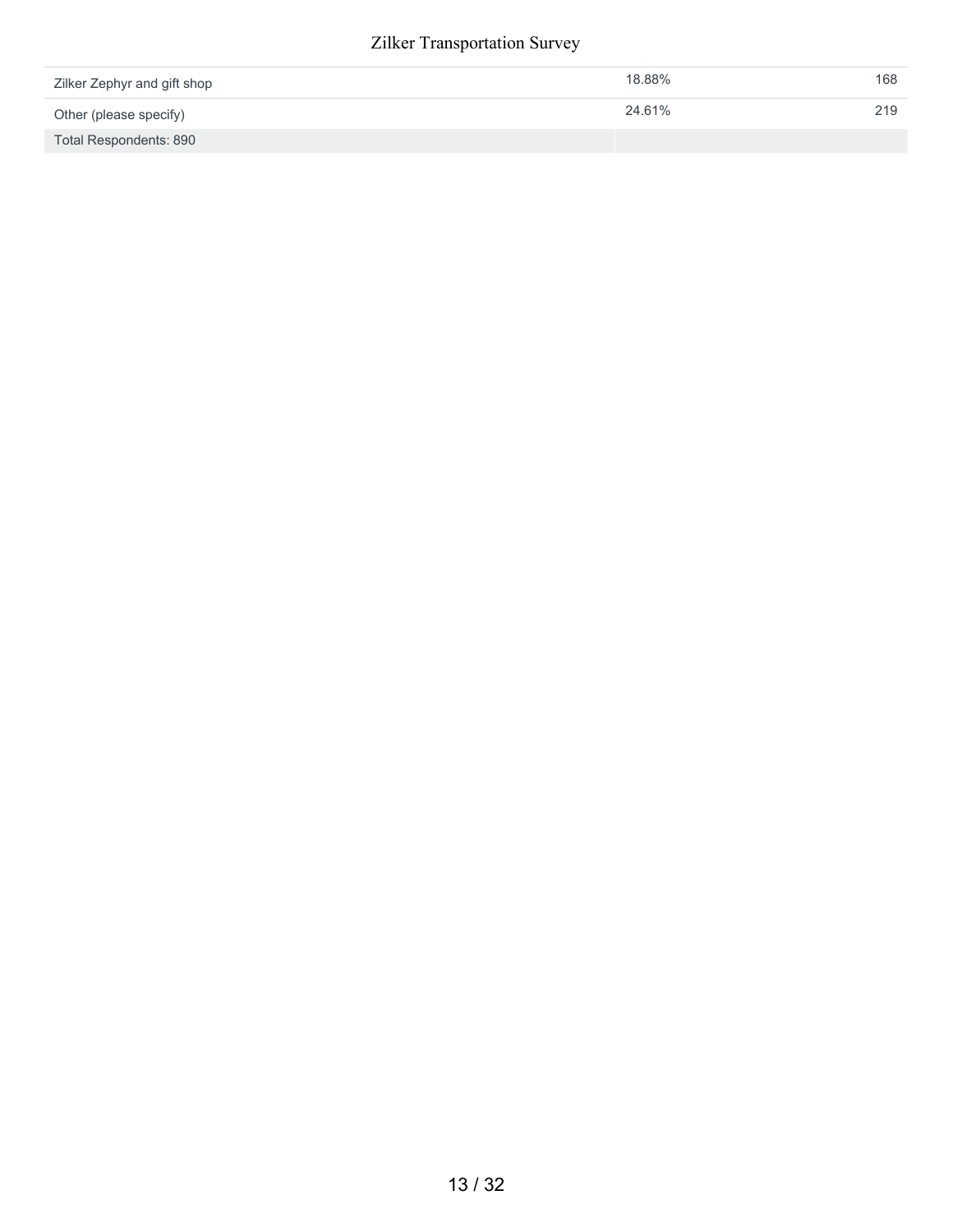### Q11 What events at Zilker do you attend? (Check all that apply.)



| <b>ANSWER CHOICES</b>                                         | <b>RESPONSES</b> |     |
|---------------------------------------------------------------|------------------|-----|
| <b>ACL Music Festival</b>                                     | 44.31%           | 378 |
| Blues on the Green                                            | 46.31%           | 395 |
| <b>Kite Festival</b>                                          | 48.30%           | 412 |
| Roots and Wings Festival (formerly Arbor Day and Monarch Day) | 6.57%            | 56  |
| Trail of Lights                                               | 67.06%           | 572 |
| Trail of Lights Fun Run                                       | 10.55%           | 90  |
| Zilker Tree Lighting                                          | 31.54%           | 269 |
| Movies at the Park                                            | 20.75%           | 177 |
| Zilker Summer Musical or Shakespeare in the Park              | 47.48%           | 405 |
| Other (please specify)                                        | 14.42%           | 123 |
| Total Respondents: 853                                        |                  |     |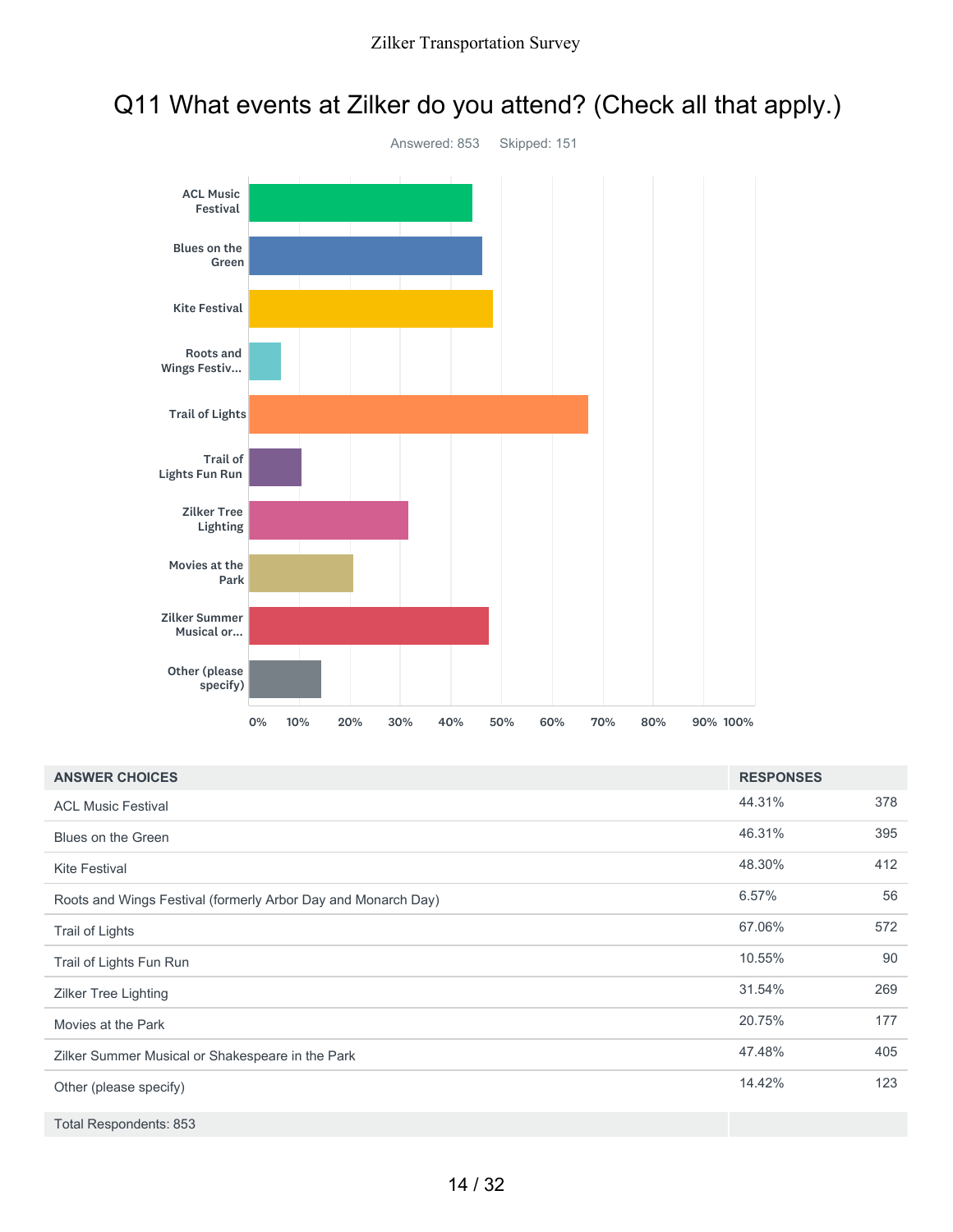## Q12 When you visit the park, who comes with you? (Check all that apply.)



| <b>ANSWER CHOICES</b>                  | <b>RESPONSES</b> |     |
|----------------------------------------|------------------|-----|
| Just me                                | 33.22%           | 300 |
| Spouse or partner or significant other | 70.43%           | 636 |
| Friends                                | 59.14%           | 534 |
| Children (1 or more)                   | 38.98%           | 352 |
| Pet                                    | 30.12%           | 272 |
| Other (please specify)                 | 3.99%            | 36  |
| <b>Total Respondents: 903</b>          |                  |     |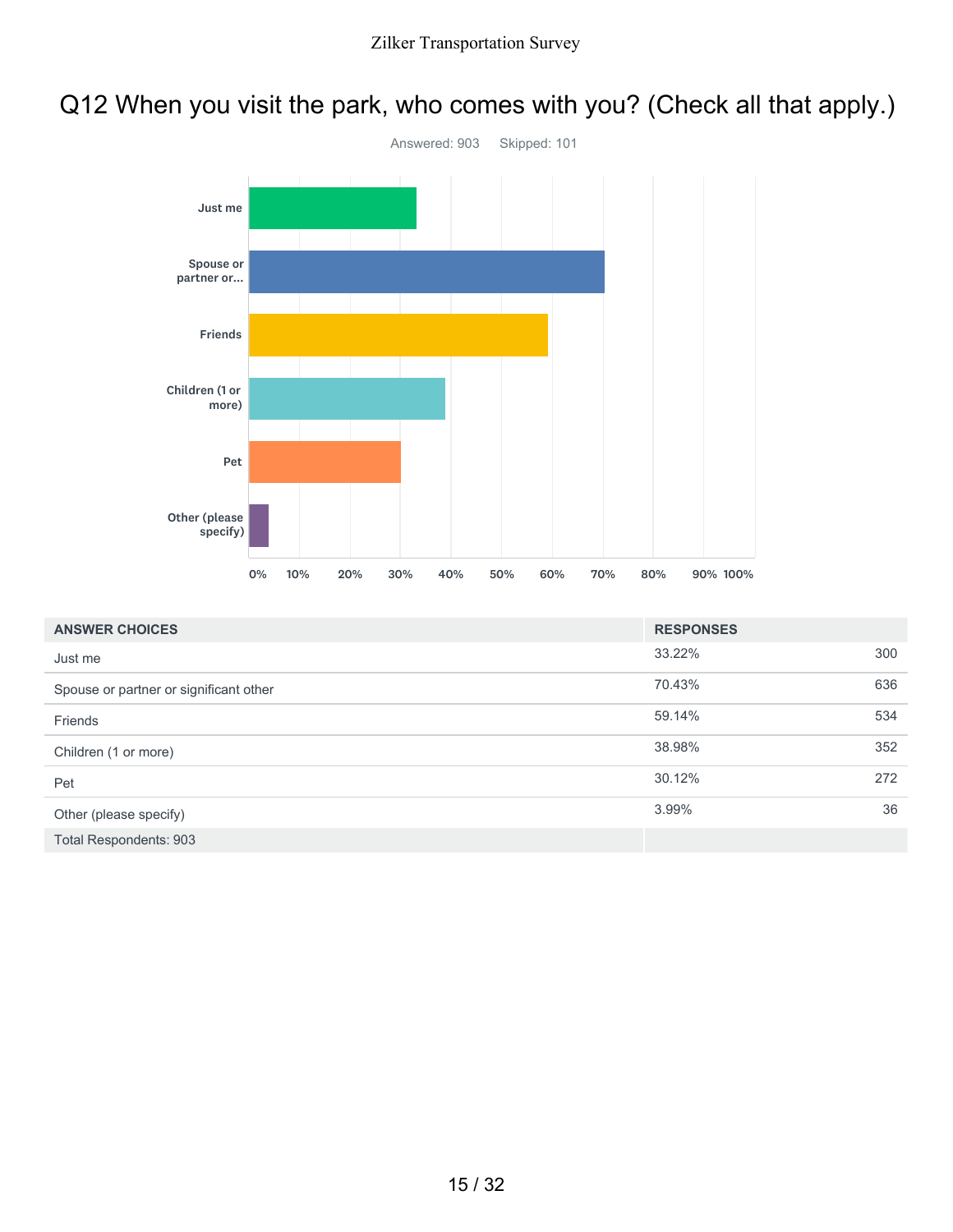## Q13 How often do you bring the following items with you to the park?

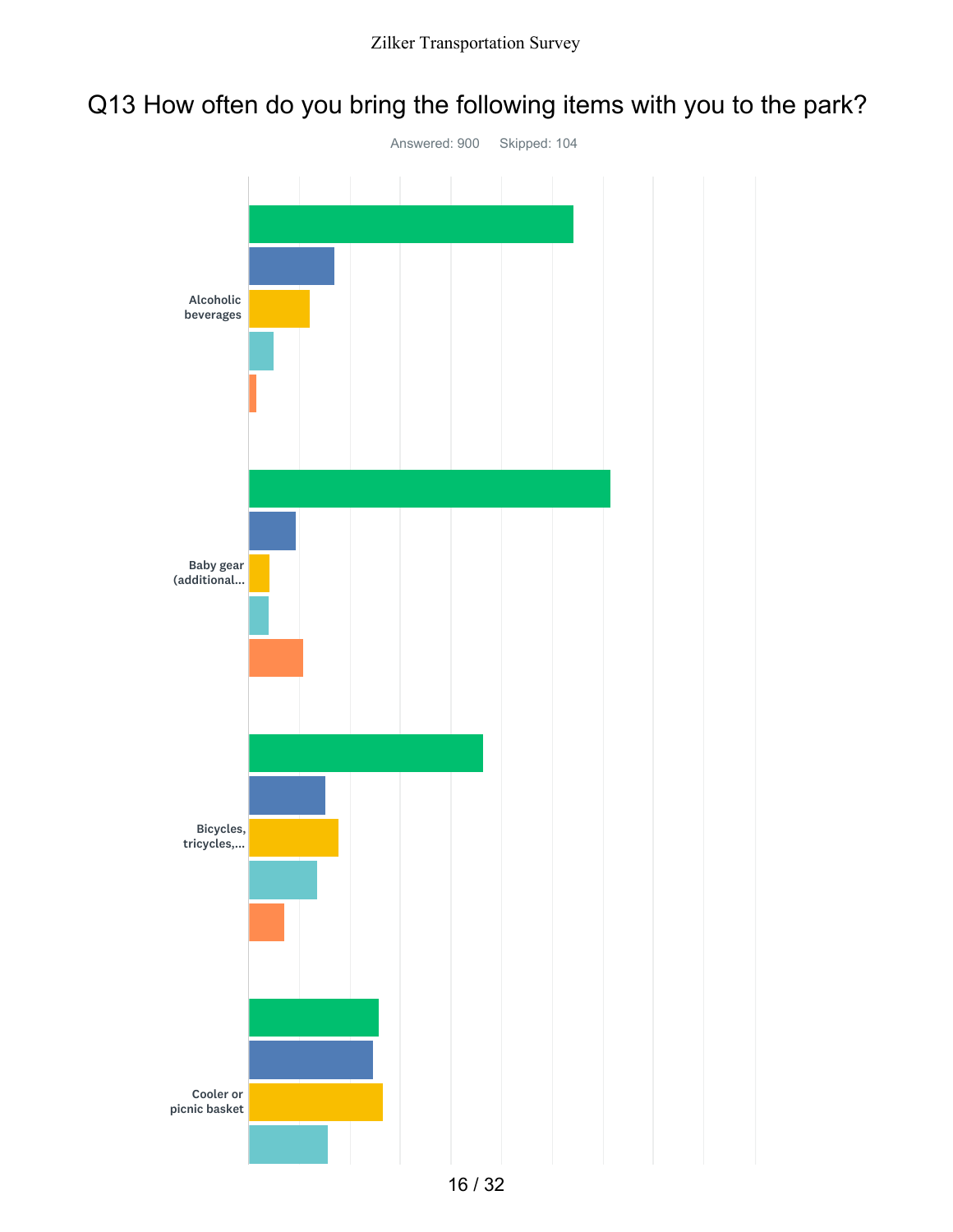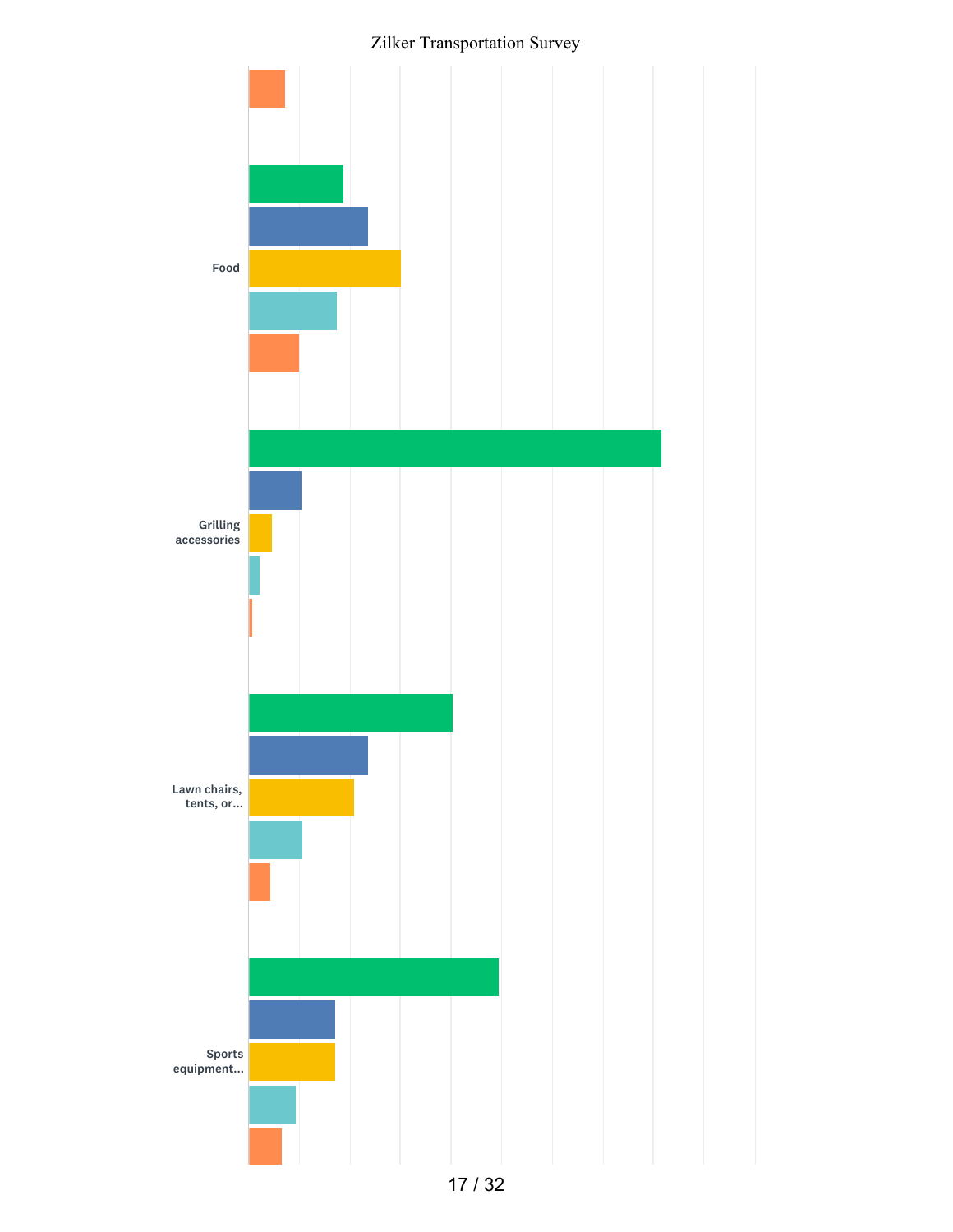

Never (no label) (no label) (no label) Always

|                                                       | <b>NEVER</b> | (NO    | (NO    | (NO    | <b>ALWAYS</b> | <b>TOTAL</b> |
|-------------------------------------------------------|--------------|--------|--------|--------|---------------|--------------|
|                                                       |              | LABEL) | LABEL) | LABEL) |               |              |
| Alcoholic beverages                                   | 64.13%       | 16.96% | 12.11% | 5.07%  | 1.73%         |              |
|                                                       | 556          | 147    | 105    | 44     | 15            | 867          |
| Baby gear (additional bags, stroller, etc.)           | 71.63%       | 9.38%  | 4.10%  | 3.99%  | 10.90%        |              |
|                                                       | 611          | 80     | 35     | 34     | 93            | 853          |
| Bicycles, tricycles, unicycles                        | 46.35%       | 15.18% | 17.73% | 13.56% | 7.18%         |              |
|                                                       | 400          | 131    | 153    | 117    | 62            | 863          |
| Cooler or picnic basket                               | 25.69%       | 24.77% | 26.49% | 15.71% | 7.34%         |              |
|                                                       | 224          | 216    | 231    | 137    | 64            | 872          |
| Food                                                  | 18.79%       | 23.60% | 30.13% | 17.53% | 9.97%         |              |
|                                                       | 164          | 206    | 263    | 153    | 87            | 873          |
| Grilling accessories                                  | 81.61%       | 10.46% | 4.69%  | 2.40%  | 0.84%         |              |
|                                                       | 679          | 87     | 39     | 20     | 7             | 832          |
| Lawn chairs, tents, or canopies                       | 40.28%       | 23.61% | 20.95% | 10.76% | 4.40%         |              |
|                                                       | 348          | 204    | 181    | 93     | 38            | 864          |
| Sports equipment (balls, cones, discs, weights, etc.) | 49.53%       | 17.17% | 17.06% | 9.46%  | 6.78%         |              |
|                                                       | 424          | 147    | 146    | 81     | 58            | 856          |
| Swimming gear (towels, changing bags, swim devices,   | 21.09%       | 16.76% | 24.74% | 22.23% | 15.17%        |              |
| $etc.$ )                                              | 185          | 147    | 217    | 195    | 133           | 877          |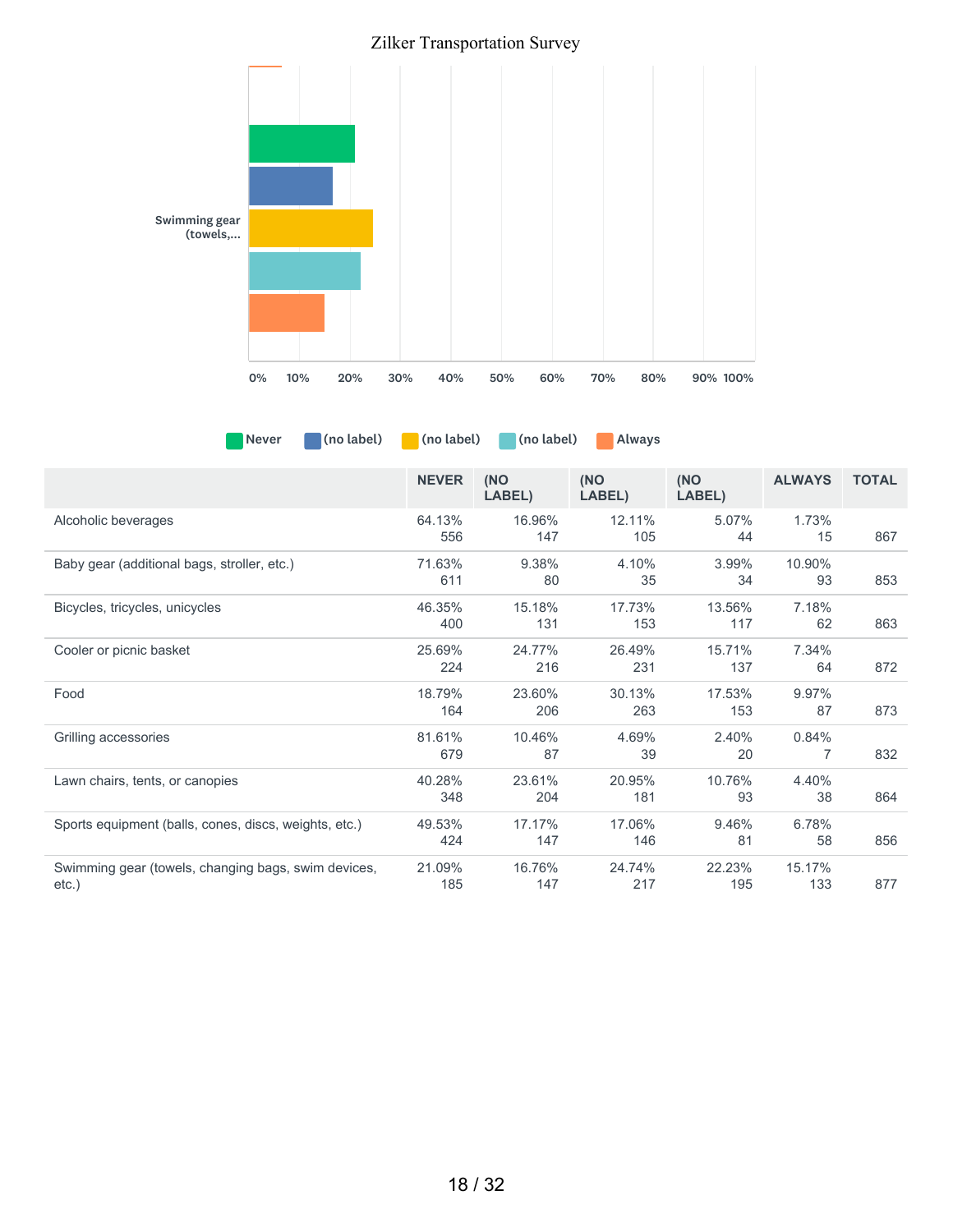# Q14 How much time do you typically spend at the park each visit?



| <b>ANSWER CHOICES</b> | <b>RESPONSES</b> |     |
|-----------------------|------------------|-----|
| 0-2 hours             | 49.11%           | 443 |
| 2-5 hours             | 47.12%           | 425 |
| More than 5 hours     | $3.77\%$         | 34  |
| <b>TOTAL</b>          |                  | 902 |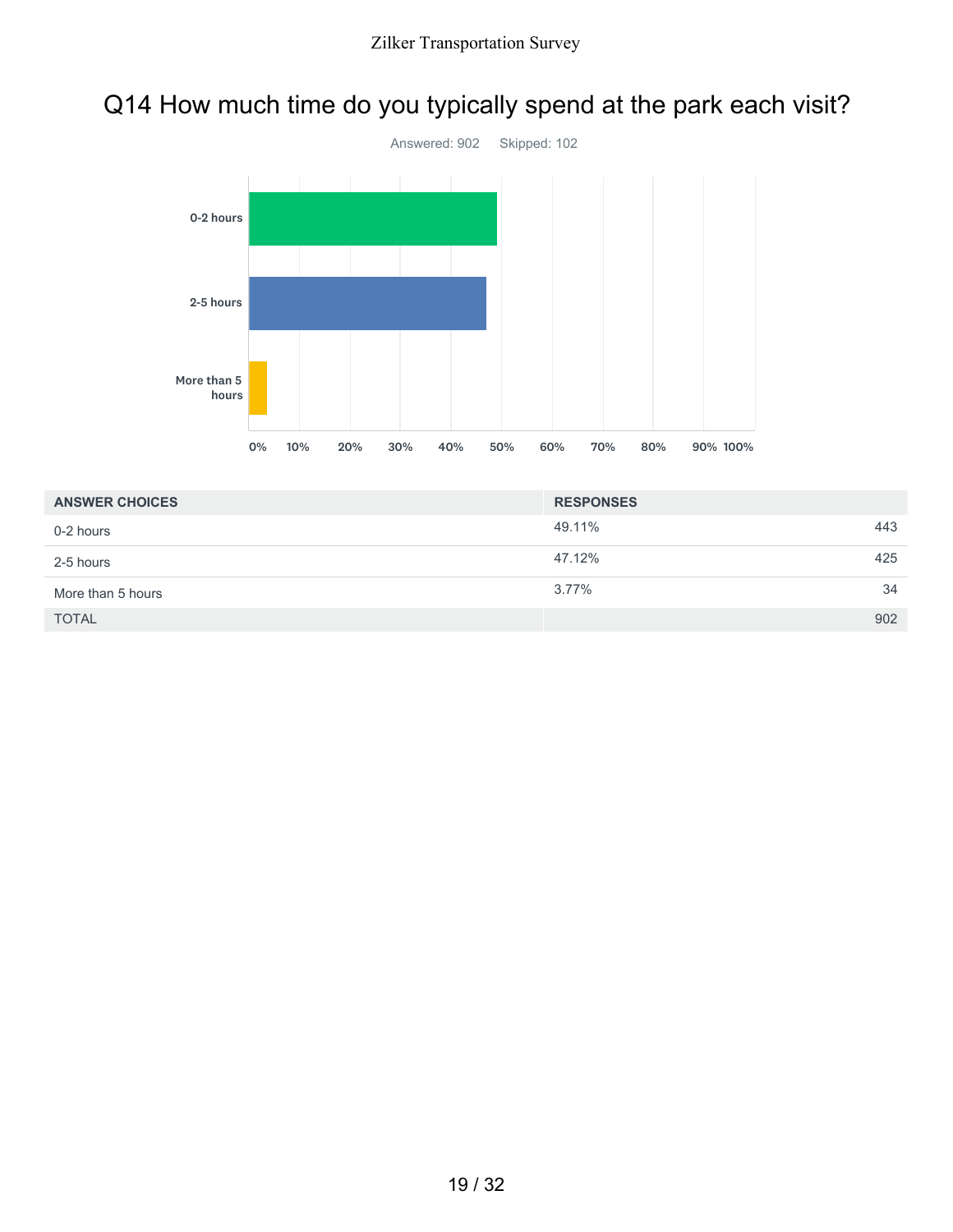### Q15 In the past 2 years, have you wanted to visit Zilker Park but deciced not to?



| <b>ANSWER CHOICES</b> | <b>RESPONSES</b> |     |
|-----------------------|------------------|-----|
| Yes                   | 71.48%           | 644 |
| <b>No</b>             | 28.52%           | 257 |
| <b>TOTAL</b>          |                  | 901 |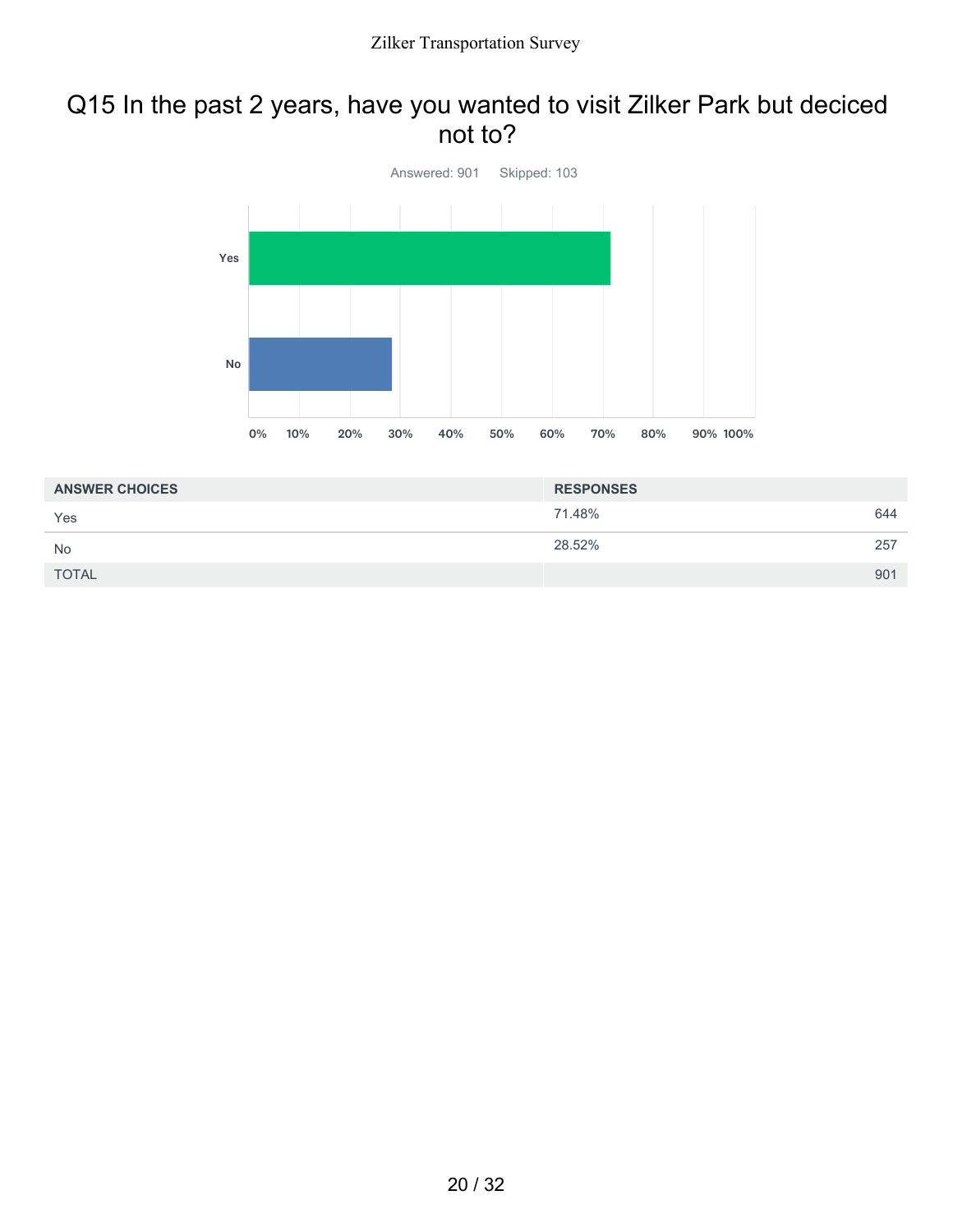# Q16 Why did you decide not to visit?

Answered: 711 Skipped: 293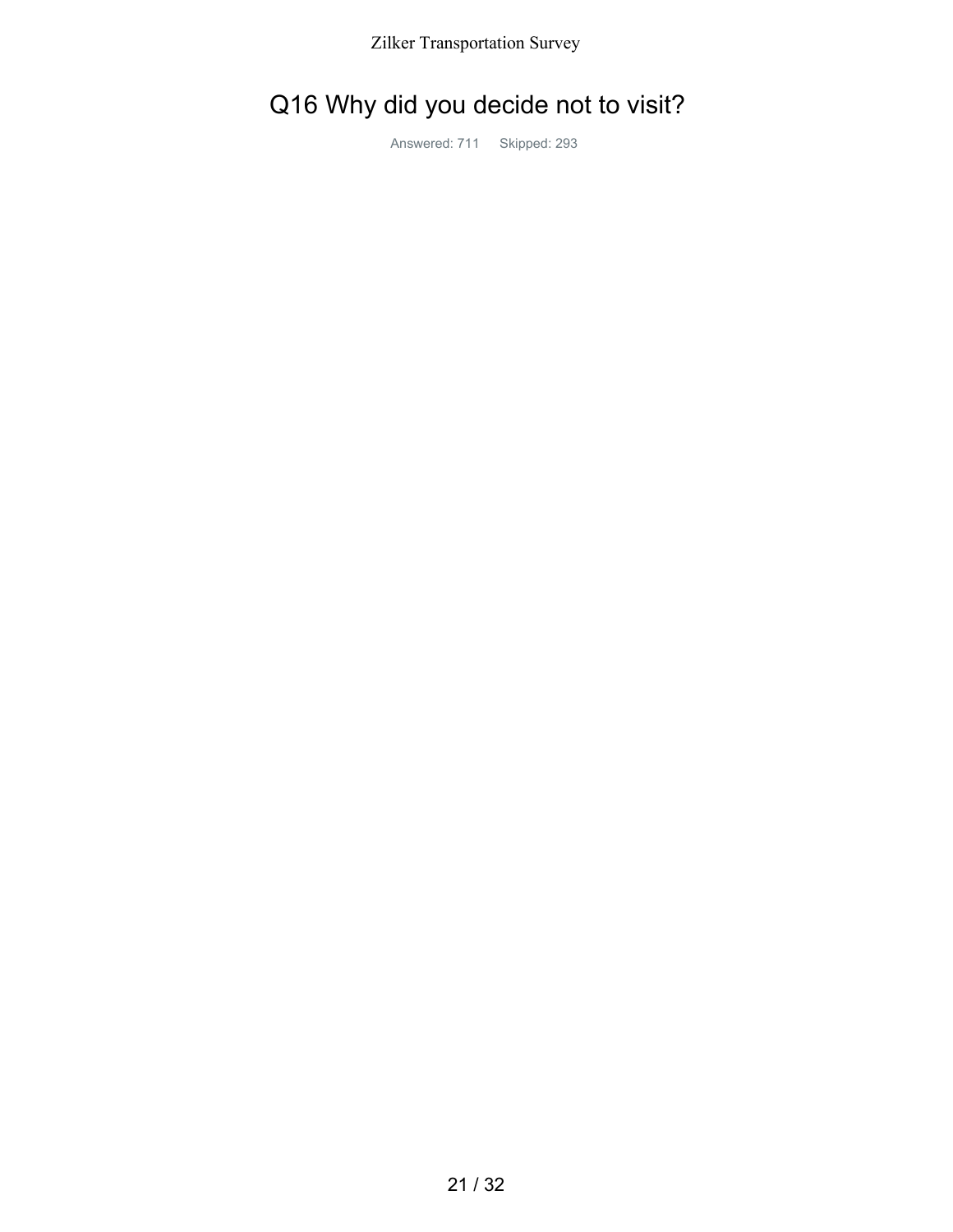### Q17 What mode of transportation do you use the majority of the time to get to the park?



| <b>ANSWER CHOICES</b>      | <b>RESPONSES</b> |                |
|----------------------------|------------------|----------------|
| Capital Metro              | 1.54%            | 14             |
| Dockless e-bike or scooter | 0.44%            | $\overline{4}$ |
| Pedicab                    | $0.00\%$         | $\mathbf 0$    |
| Personal automobile        | 67.81%           | 615            |
| Personal bicycle           | 10.36%           | 94             |
| Rideshare or taxi          | 1.10%            | 10             |
| Walking, jogging, running  | 15.21%           | 138            |
| Shuttle for events         | 0.88%            | 8              |
| Other (please specify)     | 2.65%            | 24             |
| <b>TOTAL</b>               |                  | 907            |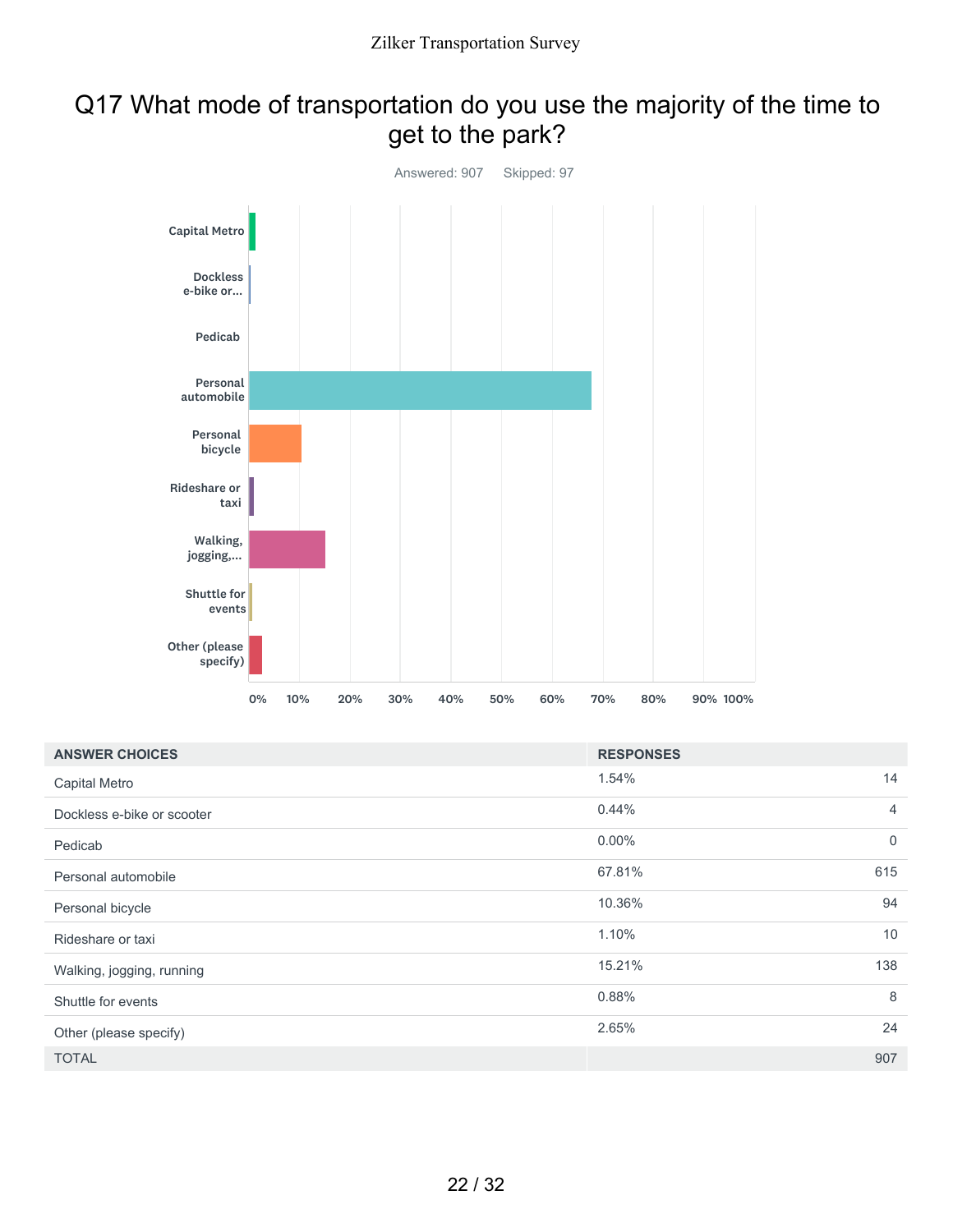### Q18 When you come to the park using a personal vehicle, where do you typically park? (The numbers correspond to their location on the map.)

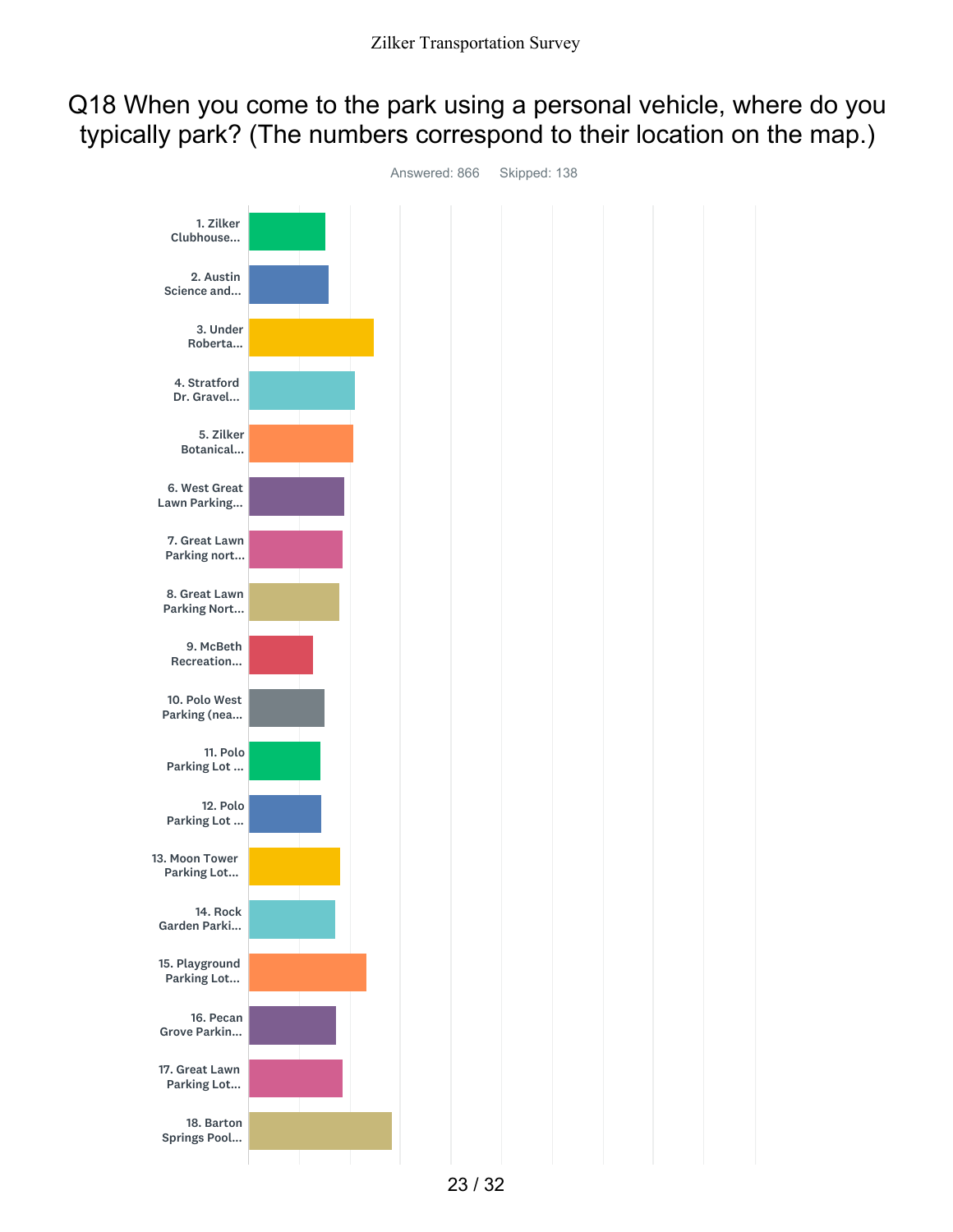

|                                                                                             | <b>NEVER</b>  | (NO<br>LABEL) | (NO<br>LABEL) | (NO<br>LABEL) | <b>ALWAYS</b><br><b>(WHEN</b><br><b>AVAILABLE)</b> | <b>TOTAL</b> | <b>WEIGHTED</b><br><b>AVERAGE</b> |
|---------------------------------------------------------------------------------------------|---------------|---------------|---------------|---------------|----------------------------------------------------|--------------|-----------------------------------|
| 1. Zilker Clubhouse Parking                                                                 | 73.39%<br>491 | 12.86%<br>86  | 5.53%<br>37   | 3.44%<br>23   | 4.78%<br>32                                        | 669          | 1.53                              |
| 2. Austin Science and Nature Center Parking                                                 | 70.14%<br>465 | 14.18%<br>94  | 6.79%<br>45   | 5.73%<br>38   | 3.17%<br>21                                        | 663          | 1.58                              |
| 3. Under Roberta Crenshaw Bridge (MoPac<br>Bridge)                                          | 39.43%<br>276 | 15.14%<br>106 | 15.86%<br>111 | 17.00%<br>119 | 12.57%<br>88                                       | 700          | 2.48                              |
| 4. Stratford Dr. Gravel Parking                                                             | 50.44%<br>342 | 14.60%<br>99  | 14.75%<br>100 | 12.68%<br>86  | 7.52%<br>51                                        | 678          | 2.12                              |
| 5. Zilker Botanical Garden Parking                                                          | 51.52%<br>357 | 18.18%<br>126 | 10.68%<br>74  | 9.81%<br>68   | 9.81%<br>68                                        | 693          | 2.08                              |
| 6. West Great Lawn Parking (Stratford Dr.<br>between Barton Springs Rd. and Lou Neff Rd.)   | 55.07%<br>364 | 18.00%<br>119 | 13.01%<br>86  | 9.38%<br>62   | 4.54%<br>30                                        | 661          | 1.90                              |
| 7. Great Lawn Parking north of volleyball courts<br>(Lou Neff Rd.)                          | 58.69%<br>385 | 16.62%<br>109 | 10.06%<br>66  | 9.30%<br>61   | 5.34%<br>35                                        | 656          | 1.86                              |
| 8. Great Lawn Parking North (Lou Neff Rd.)                                                  | 61.28%<br>402 | 14.79%<br>97  | 11.43%<br>75  | 8.08%<br>53   | 4.42%<br>29                                        | 656          | 1.80                              |
| 9. McBeth Recreation Center Parking                                                         | 84.63%<br>545 | 8.39%<br>54   | 3.73%<br>24   | 2.17%<br>14   | 1.09%<br>$\overline{7}$                            | 644          | 1.27                              |
| 10. Polo West Parking (near Disc Golf hole #1,<br>Andrew Zilker Rd.)                        | 75.92%<br>495 | 10.74%<br>70  | 4.91%<br>32   | 4.60%<br>30   | 3.83%<br>25                                        | 652          | 1.50                              |
| 11. Polo Parking Lot 1 (Andrew Zilker Rd.)                                                  | 76.55%<br>493 | 11.49%<br>74  | 6.52%<br>42   | 3.42%<br>22   | 2.02%<br>13                                        | 644          | 1.43                              |
| 12. Polo Parking Lot 2 (Andrew Zilker Rd.)                                                  | 75.66%<br>485 | 12.17%<br>78  | 6.86%<br>44   | 3.12%<br>20   | 2.18%<br>14                                        | 641          | 1.44                              |
| 13. Moon Tower Parking Lot (Andrew Zilker Rd.)                                              | 56.75%<br>374 | 18.36%<br>121 | 14.11%<br>93  | 6.83%<br>45   | 3.95%<br>26                                        | 659          | 1.83                              |
| 14. Rock Garden Parking Lot (Andrew Zilker Rd.)                                             | 63.21%<br>409 | 15.46%<br>100 | 11.59%<br>75  | 6.80%<br>44   | 2.94%<br>19                                        | 647          | 1.71                              |
| 15. Playground Parking Lot (north of playscape<br>and Caretaker Cottage, Andrew Zilker Rd.) | 44.89%<br>303 | 15.11%<br>102 | 13.48%<br>91  | 13.48%<br>91  | 13.04%<br>88                                       | 675          | 2.35                              |
| 16. Pecan Grove Parking Lot (south of Barton<br>Springs Rd. at Lou Neff Rd.)                | 63.73%<br>413 | 15.59%<br>101 | 9.10%<br>59   | 7.10%<br>46   | 4.48%<br>29                                        | 648          | 1.73                              |
| 17. Great Lawn Parking Lot (south of Great Lawn,<br>Lou Neff Rd. near Barton Springs Rd.)   | 58.04%<br>379 | 16.54%<br>108 | 10.57%<br>69  | 9.65%<br>63   | 5.21%<br>34                                        | 653          | 1.87                              |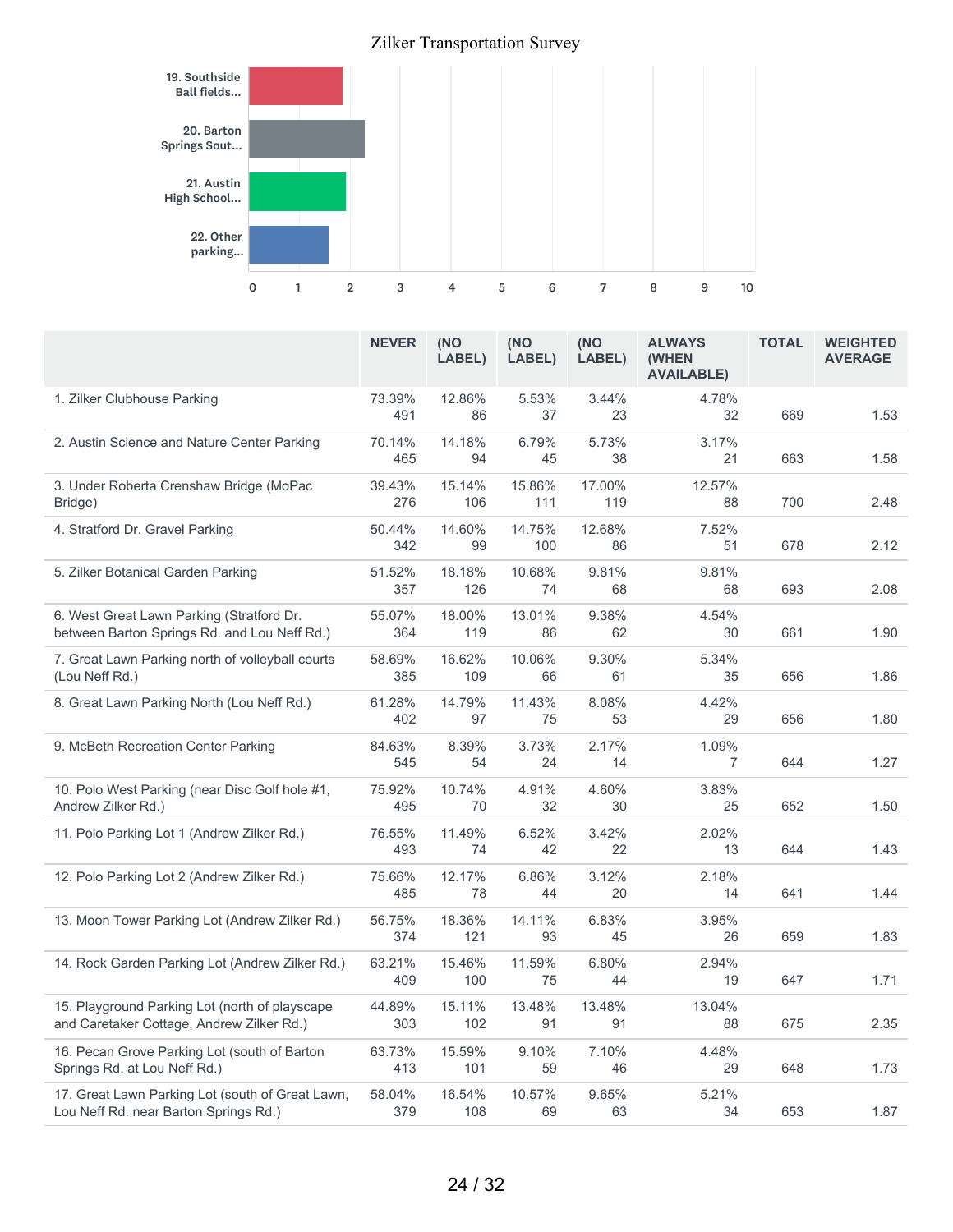| 27.32% | 17.18%   | 18.31%   | 17.75% | 19.44% |     |      |
|--------|----------|----------|--------|--------|-----|------|
| 194    | 122      | 130      | 126    | 138    | 710 | 2.85 |
| 60.92% | 14.35%   | $9.01\%$ | 8.70%  | 7.02%  |     |      |
| 399    | 94       | 59       | 57     | 46     | 655 | 1.87 |
| 49.34% | 11.01%   | 12.92%   | 14.24% | 12.48% |     |      |
| 336    | 75       | 88       | 97     | 85     | 681 | 2.30 |
| 54.61% | 18.15%   | 13.16%   | 8.17%  | 5.90%  |     |      |
| 361    | 120      | 87       | 54     | 39     | 661 | 1.93 |
| 73.73% | $9.22\%$ | 6.47%    | 4.31%  | 6.27%  |     |      |
| 376    | 47       | 33       | 22     | 32     | 510 | 1.60 |
|        |          |          |        |        |     |      |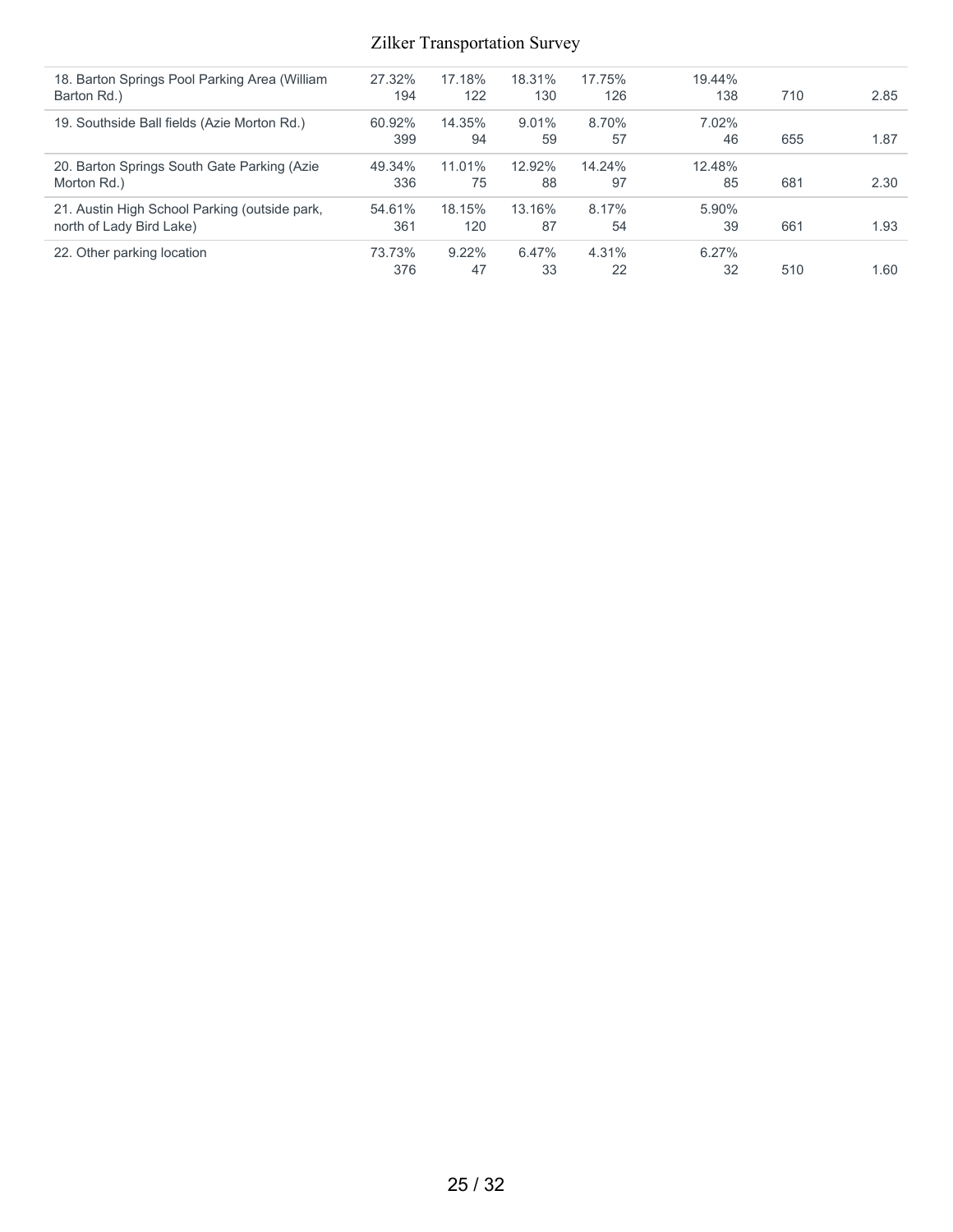

| <b>ANSWER CHOICES</b> | <b>RESPONSES</b> |     |
|-----------------------|------------------|-----|
| Female                | 60.48%           | 531 |
| Male                  | 35.31%           | 310 |
| Non-binary            | 0.57%            | 5   |
| Prefer not to answer  | 3.64%            | 32  |
| <b>TOTAL</b>          |                  | 878 |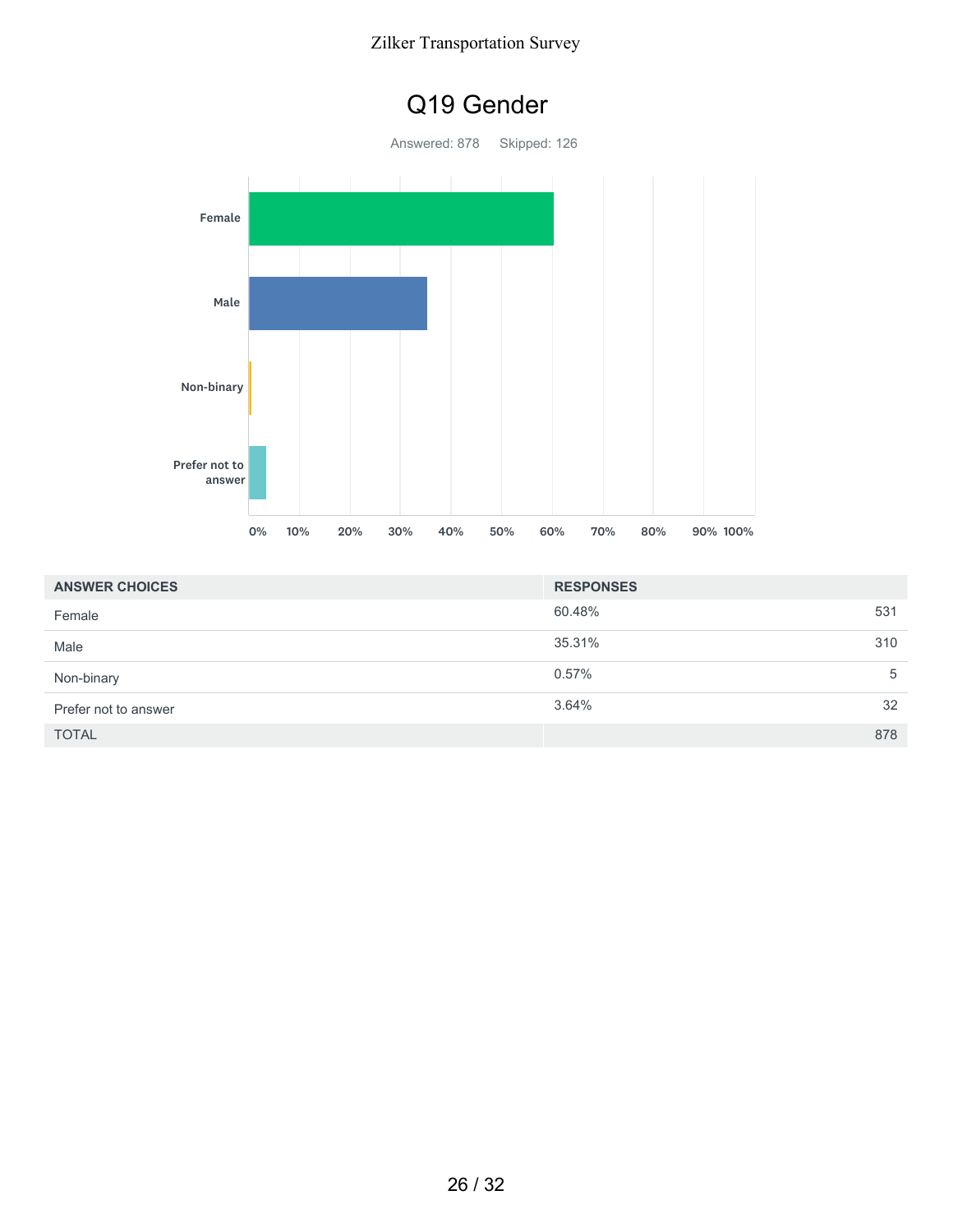

| <b>ANSWER CHOICES</b> | <b>RESPONSES</b> |     |
|-----------------------|------------------|-----|
| 17 and under          | 0.23%            | 2   |
| 18-24                 | 1.14%            | 10  |
| 25-34                 | 13.67%           | 120 |
| 35-44                 | 21.87%           | 192 |
| 45-54                 | 19.25%           | 169 |
| 55-64                 | 22.67%           | 199 |
| $65+$                 | 21.18%           | 186 |
| <b>TOTAL</b>          |                  | 878 |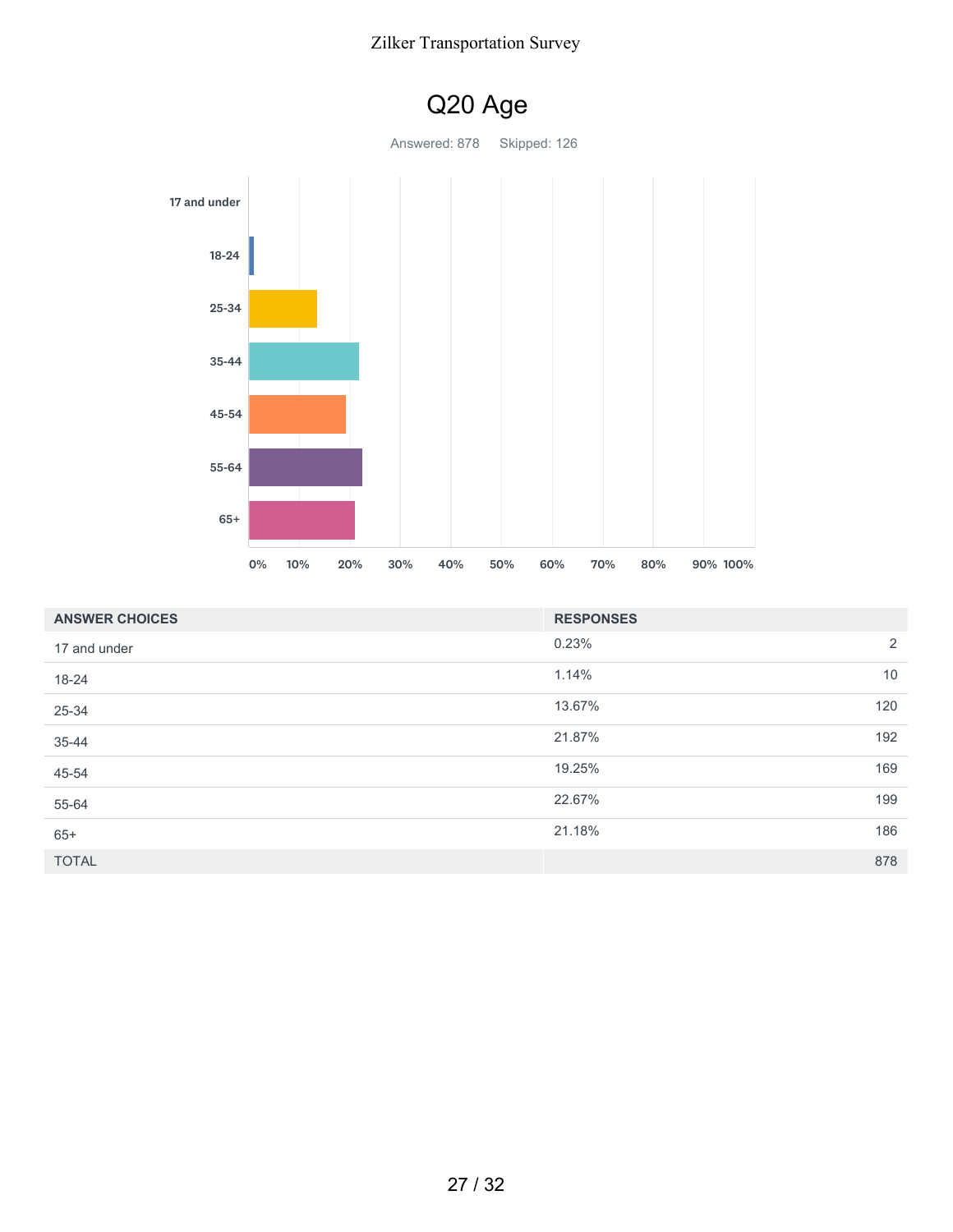# Q21 What ages are in your household? (check all that apply)



| <b>ANSWER CHOICES</b>  | <b>RESPONSES</b> |     |
|------------------------|------------------|-----|
| $0 - 5$                | 16.90%           | 146 |
| $6 - 10$               | 11.81%           | 102 |
| $11 - 15$              | 9.49%            | 82  |
| $16 - 18$              | 4.98%            | 43  |
| 19-24                  | 7.29%            | 63  |
| 25-34                  | 20.72%           | 179 |
| 35-44                  | 26.16%           | 226 |
| 45-54                  | 24.42%           | 211 |
| 55-64                  | 25.23%           | 218 |
| $65+$                  | 25.58%           | 221 |
| Total Respondents: 864 |                  |     |

28 / 32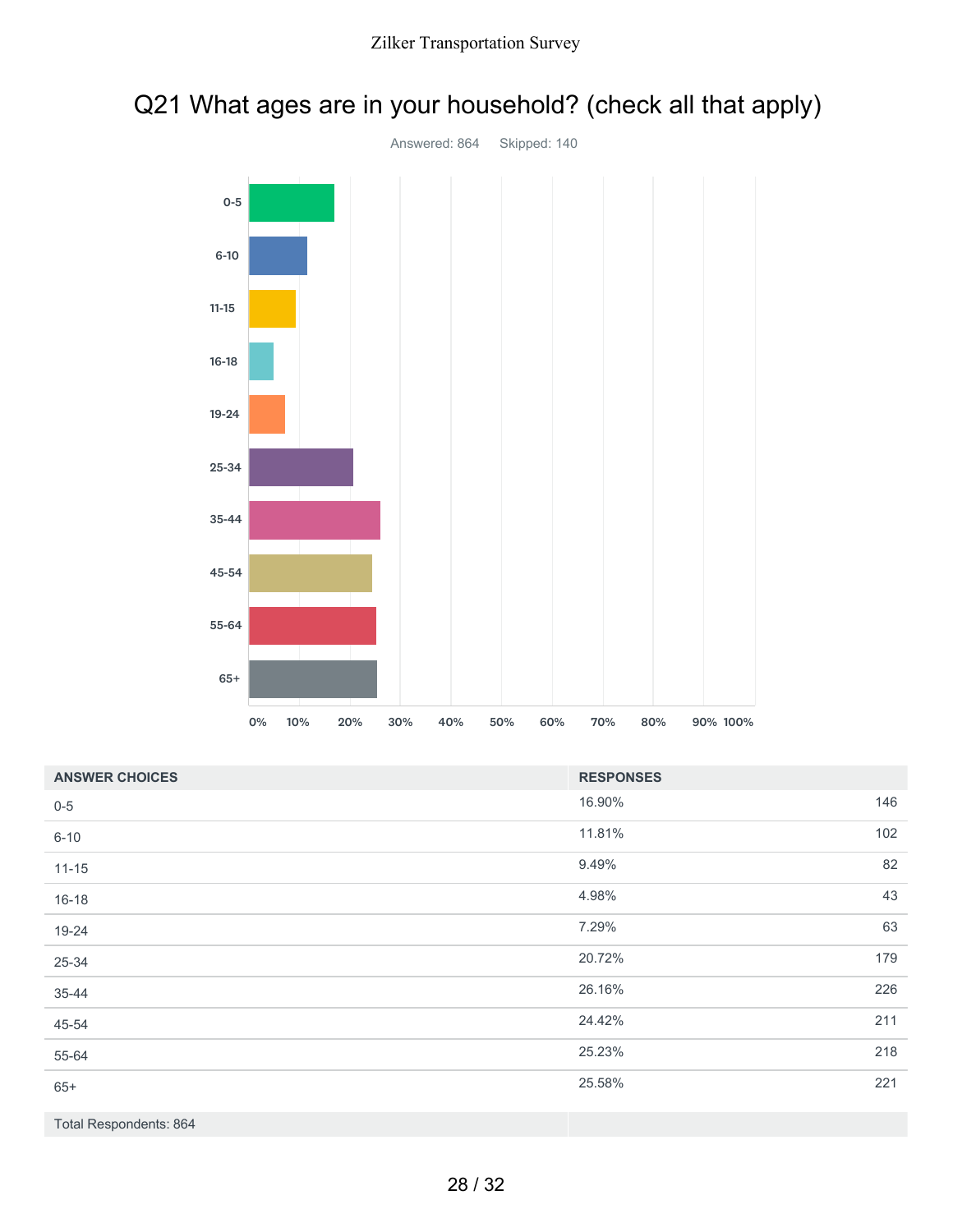



# Q22 Approximate household income

| <b>ANSWER CHOICES</b>           | <b>RESPONSES</b> |     |
|---------------------------------|------------------|-----|
| Under \$15,000                  | 1.73%            | 14  |
| Between \$15,000 and \$29,999   | 2.96%            | 24  |
| Between \$30,000 and \$49,999   | 8.26%            | 67  |
| Between \$50,000 and \$74,999   | 14.43%           | 117 |
| Between \$75,000 and \$99,999   | 16.65%           | 135 |
| Between \$100,000 and \$150,000 | 26.88%           | 218 |
| Over \$150,000                  | 29.10%           | 236 |
| <b>TOTAL</b>                    |                  | 811 |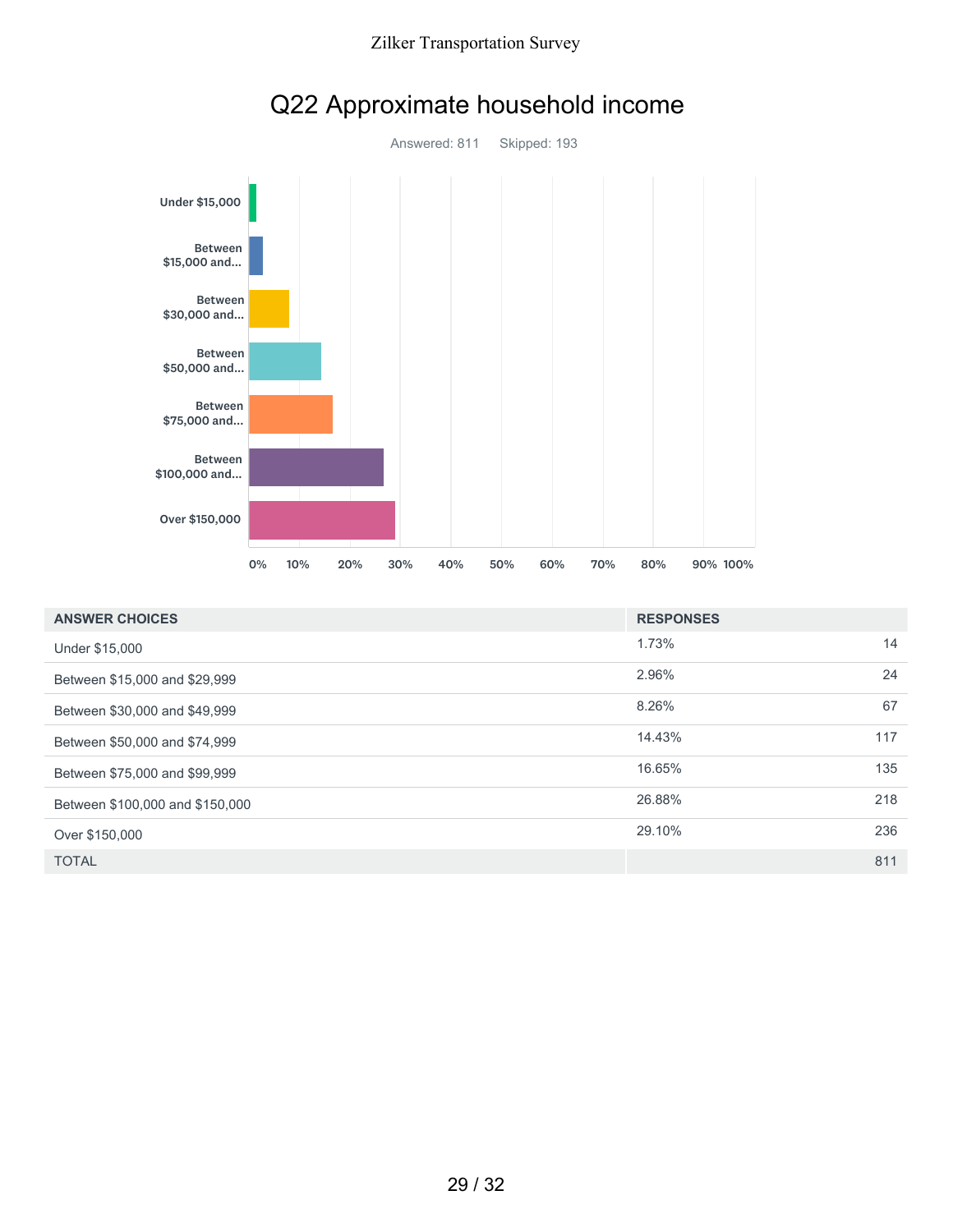# Q23 What is the primary language spoken in your home?

Answered: 846 Skipped: 158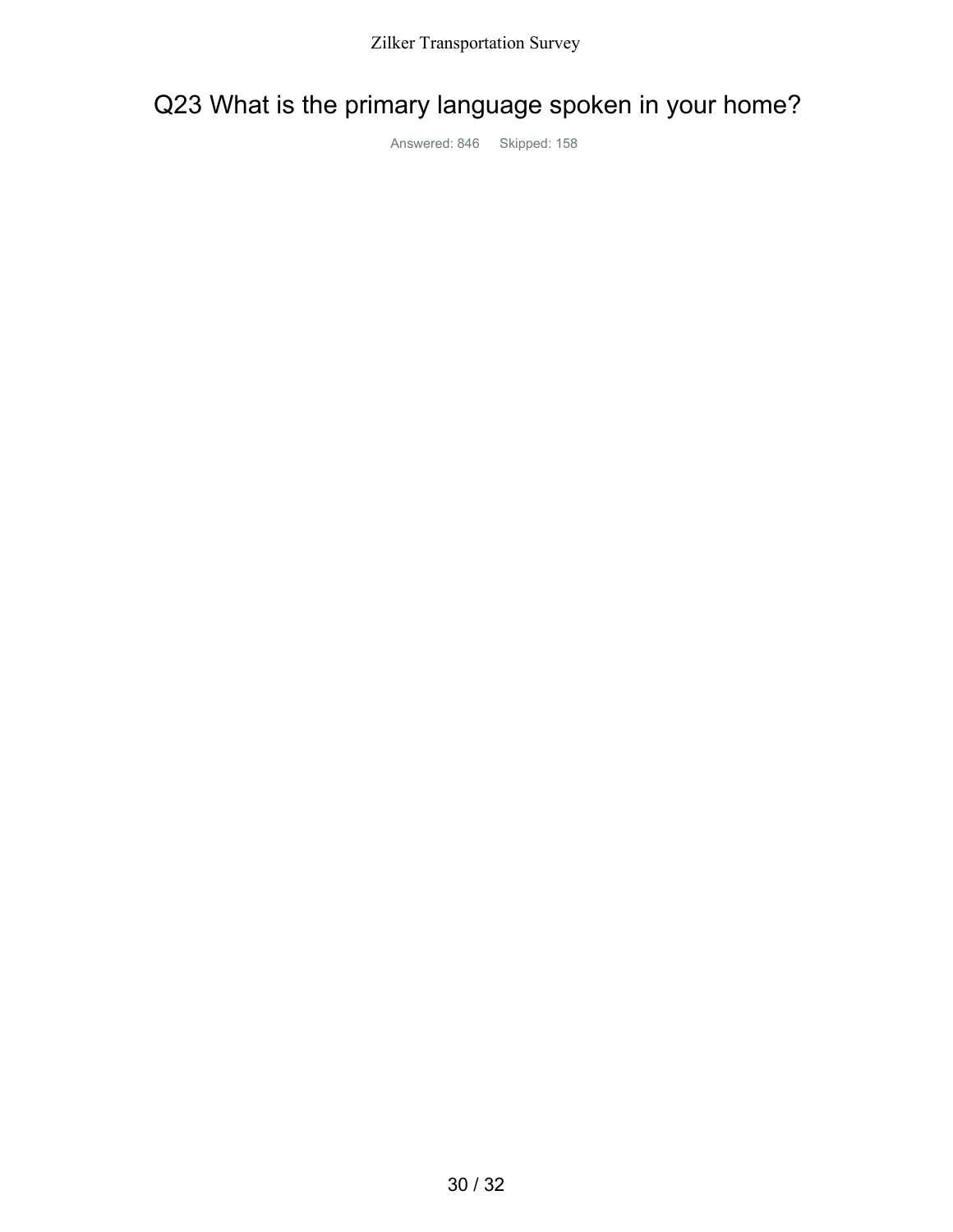# Q24 Home zip code

Answered: 861 Skipped: 143